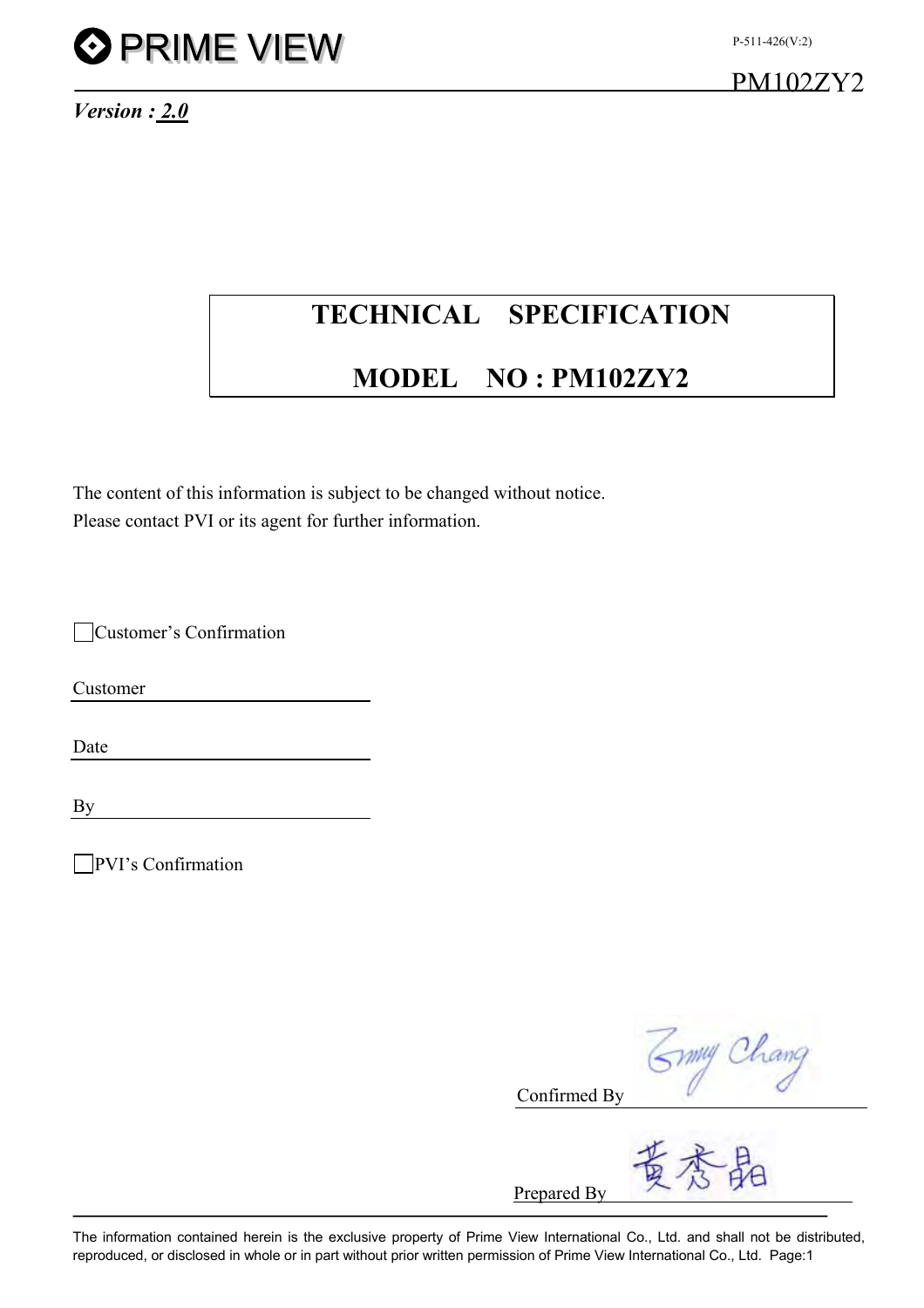

## PM102ZY2

## *Revision History*

| Rev. | Eng. | <b>Issued Date</b> | <b>Revised Content</b>                                                             |
|------|------|--------------------|------------------------------------------------------------------------------------|
| 0.1  | 黃秀晶  | Apr 10, 2007       | Preliminary                                                                        |
| 0.2  | 黄秀晶  | May 08, 2007       | Add Page21<br>13. Optical Characteristics Brightness(Typ.=350nit)                  |
| 1.0  | 黄秀晶  | June 04, 2007      | 7. Electrical Characteristics<br>Add Page11<br>Page 21 13. Optical Characteristics |
| 2.0  | 黄秀晶  | Aug 09, 2007       | Modify Page10<br>Note 5-14: R1 from $0\Omega$ to OPEN                              |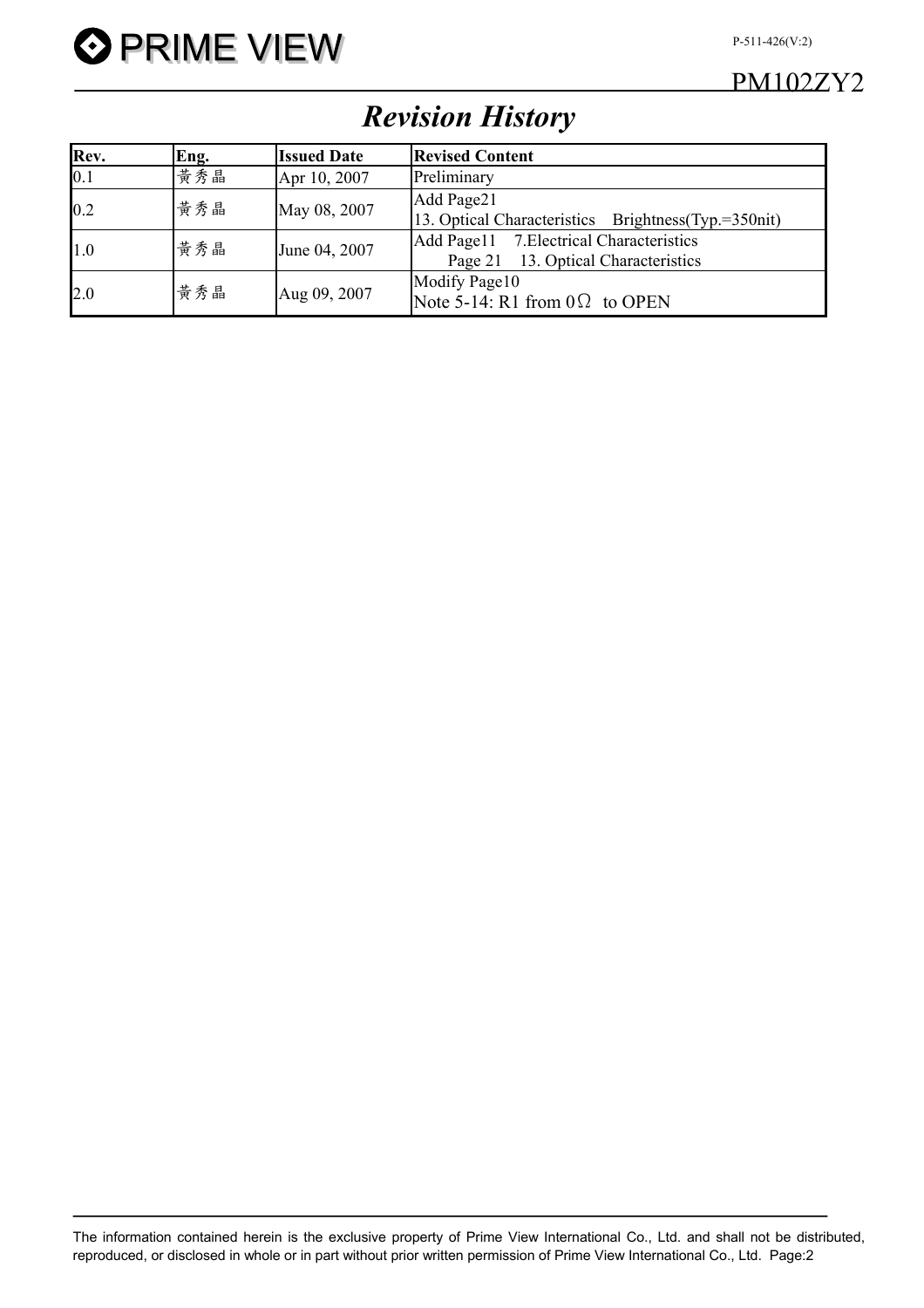



PM102ZY2

## *TECHNICAL SPECIFICATION CONTENTS*

| NO.            | <b>ITEM</b>                            | <b>PAGE</b>    |
|----------------|----------------------------------------|----------------|
|                | Cover                                  |                |
|                | <b>Revision History</b>                | $\overline{2}$ |
|                | Contents                               | $\overline{3}$ |
|                | Application                            | $\overline{4}$ |
| $\overline{2}$ | Features                               | $\overline{4}$ |
| $\overline{3}$ | <b>Mechanical Specifications</b>       | $\overline{4}$ |
| $\overline{4}$ | Mechanical Drawing of TFT-LCD module   | 5              |
| 5              | Input / Output Terminals               | $\overline{7}$ |
| 6              | <b>Absolute Maximum Ratings</b>        | 11             |
| $\overline{7}$ | <b>Electrical Characteristics</b>      | 11             |
| 8              | Pixel Arrangement                      | 12             |
| 9              | Display Color and Gray Scale Reference | 13             |
| 10             | <b>Block Diagram</b>                   | 14             |
| 11             | <b>Interface Timing</b>                | 15             |
| 12             | Power On Sequence                      | 21             |
| 13             | <b>Optical Characteristics</b>         | 21             |
| 14             | <b>Handling Cautions</b>               | 24             |
| 15             | <b>Reliability Test</b>                | 25             |
| 16             | Packing Diagram                        | 26             |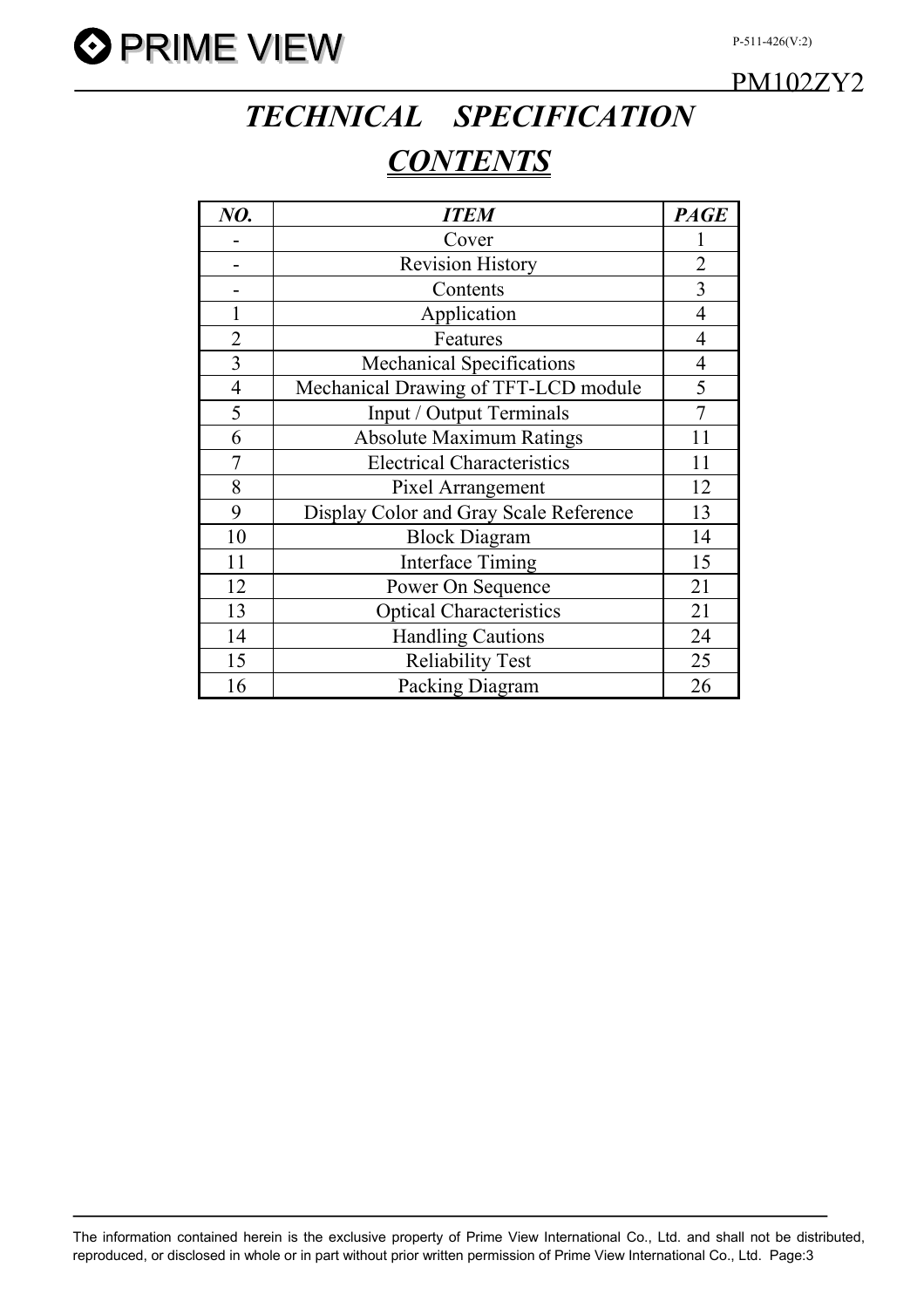P-511-426(V:2)

#### 1. Application

This data sheet applies to a color TFT LCD module, PM102ZY2.This module applies to OA product, computer peripheral, industrial meter, image communication and multi-media. If you must use in severe reliability environment, please don't extend over PVI's reliability test conditions.

- 2. Features
- . Amorphous silicon TFT-LCD panel with Backlight unit.
- . WSVGA (1024\*600 pixels) resolution
- . Pixel in stripe configuration
- . Slim and compact, designed for O/A application
- . Display Colors: 262,144 colors
- . Support TTL/RSDS interface

#### 3.Mechanical Specifications

| <b>Parameter</b>               | <b>Specifications</b>               | Unit    |
|--------------------------------|-------------------------------------|---------|
| Screen Size                    | $10.2$ " (diagonal)                 | inch    |
| Display Format                 | 1024 XRGB) ×600                     | dot     |
| Display Colors                 | 262,144                             |         |
| Active Area                    | $222.72(H)$ × 30.5(V)               | mm      |
| Pixel Pitch                    | $0.2175(H) \times 2175(V)$          | mm      |
| Pixel Configuration            | Stripe                              |         |
| <b>Outline Dimension</b>       | 235.0(W) × 45.8(H) × 6.2(D) (typ.)  | mm      |
| Weight                         | $313 + 15$                          | g       |
| Surface treatment              | Anti-Glare and E/Wide View Film     |         |
| Display mode                   | Normally white                      |         |
| Gray scale inversion direction | 6<br>(ref to Page 20 viewing angle) | o'clock |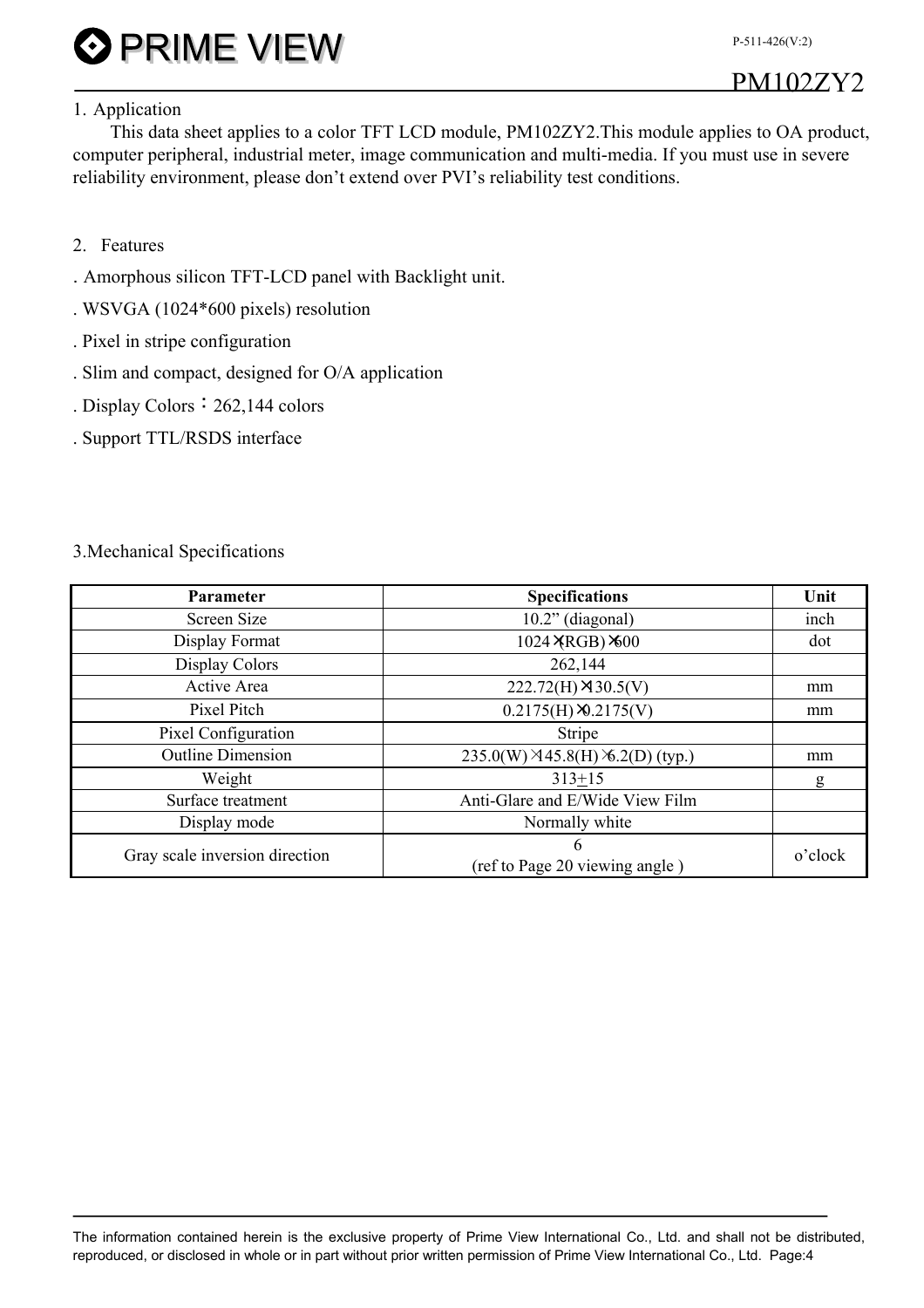## PM102ZY2

### 4. Mechanical Drawing of TFT-LCD Module



The information contained herein is the exclusive property of Prime View International Co., Ltd. and shall not be distributed, reproduced, or disclosed in whole or in part without prior written permission of Prime View International Co., Ltd. Page:5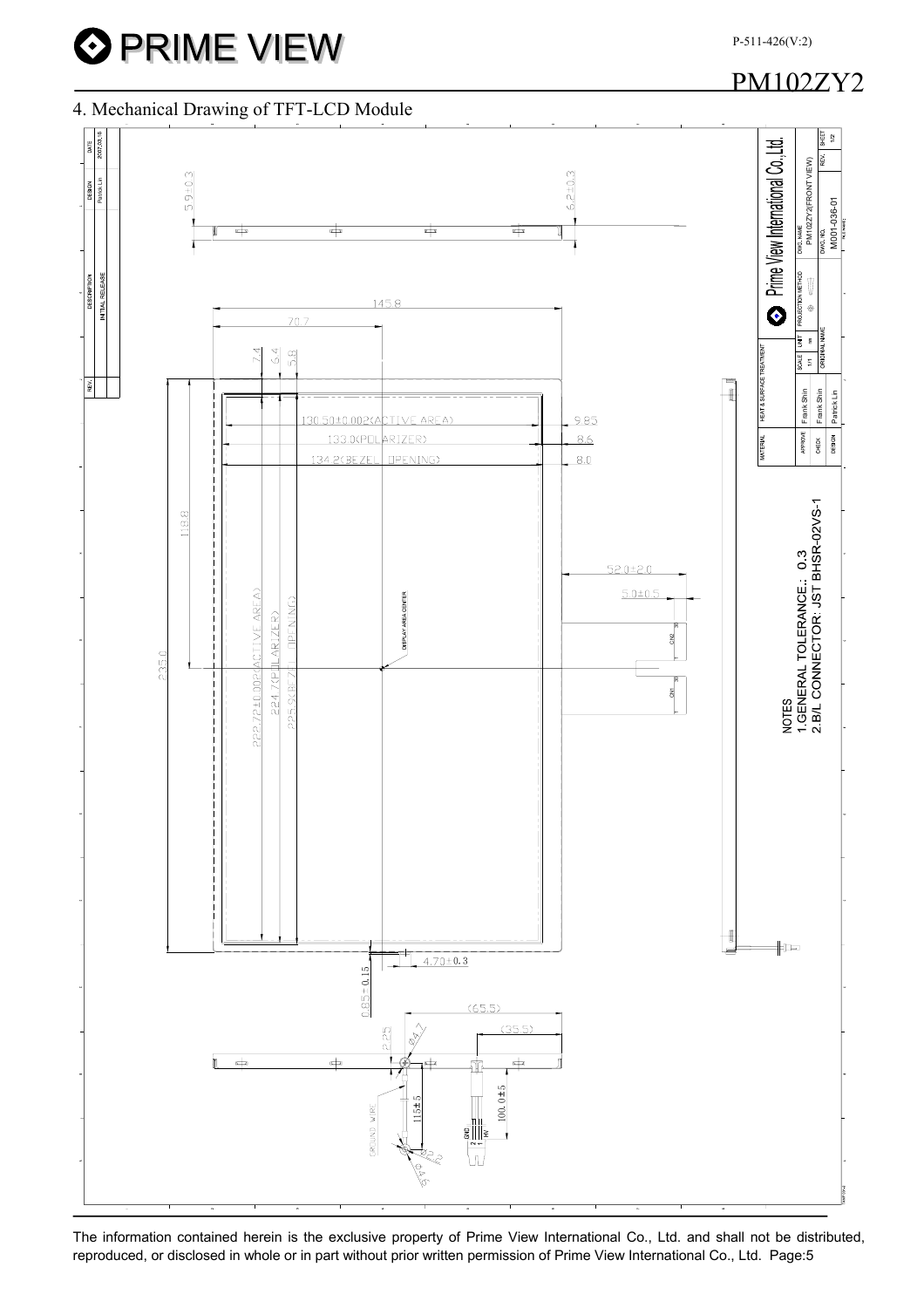

The information contained herein is the exclusive property of Prime View International Co., Ltd. and shall not be distributed, reproduced, or disclosed in whole or in part without prior written permission of Prime View International Co., Ltd. Page:6

P-511-426(V:2)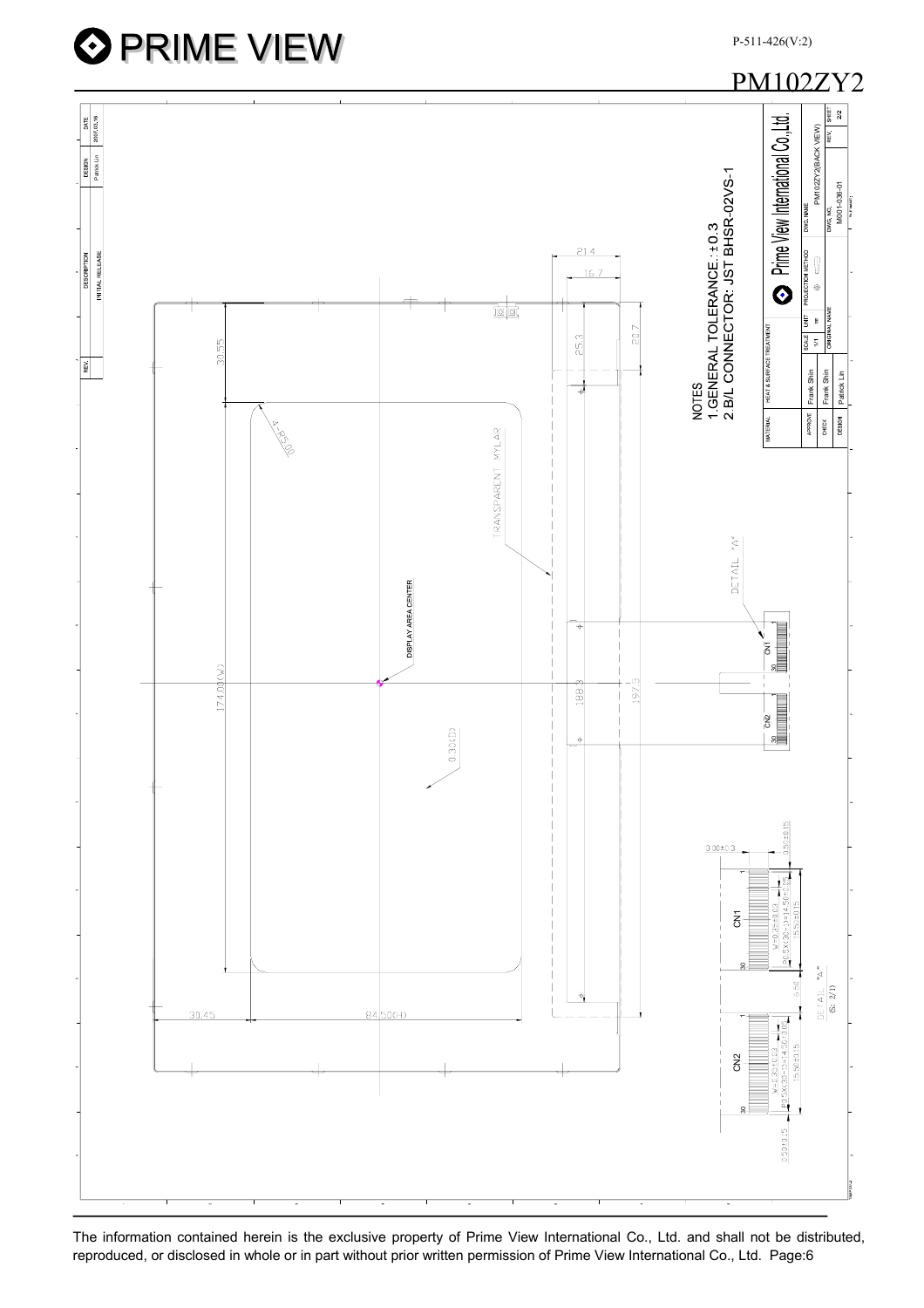P-511-426(V:2)

### PM102ZY2

5. Input / Output Terminals 5-1) TFT-LCD Panel Driving FPC Down Connect, 30 Pins, Pitch: 0.5 mm CN 1

| Pin No.                  | <b>Symbol</b>    | $IO$           | <b>Function</b>                               | <b>Remark</b> |
|--------------------------|------------------|----------------|-----------------------------------------------|---------------|
|                          | DIO1             | I/O            | Horizontal Start Pulse Signal Input or Output | Note $5-6$    |
| $\overline{2}$           | VSS1             | I              | Ground                                        |               |
| 3                        | VDD1             | I              | Power Supply                                  |               |
| $\overline{\mathcal{L}}$ | <b>CLK</b>       | I              | Shift Clock input                             | Note 5-10     |
| 5                        | <b>CLKN</b>      | I              | RSDS Shift Clock input                        | Note 5-11     |
| 6                        | R/L              | I              | Right / Left selection                        | Note 5-6      |
| $\overline{7}$           | R0(D00)          | I              | Red Data (LSB)                                |               |
| 8                        | R1(D01)          | $\overline{I}$ | Red Data                                      |               |
| 9                        | R2(D02)          | I              | Red Data                                      | Note 5-13     |
| 10                       | R3(D03)          | I              | Red Data                                      |               |
| 11                       | R4(D04)          | I              | Red Data                                      |               |
| 12                       | R5(D05)          | I              | Red Data (MSB)                                |               |
| 13                       | VSS1             | I              | Ground                                        |               |
| 14                       | G(0 D10)         | I              | Green Data (LSB)                              |               |
| 15                       | G1(D11)          | I              | Green Data                                    |               |
| 16                       | G2(D12)          | $\mathbf I$    | Green Data                                    | Note 5-13     |
| 17                       | G3(D13)          | I              | Green Data                                    |               |
| 18                       | G4(D14)          | I              | Green Data                                    |               |
| 19                       | G5(D15)          | I              | Green Data (MSB)                              |               |
| 20                       | VSS1             | I              | Ground                                        |               |
| 21                       | $B($ $D20)$      | I              | Blue Data (LSB)                               |               |
| 22                       | B1(D21)          | $\overline{I}$ | <b>Blue Data</b>                              |               |
| 23                       | B2(D22)          | I              | <b>Blue Data</b>                              | Note 5-13     |
| 24                       | B3(D23)          | I              | <b>Blue Data</b>                              |               |
| 25                       | B4(D24)          | I              | <b>Blue Data</b>                              |               |
| 26                       | B5(D25)          | I              | Blue Data (MSB)                               |               |
| 27                       | LD               | $\mathbf I$    | Load output signal                            | Note 5-7      |
| 28                       | <b>REV</b>       | I              | Data invert control                           | Note 5-8      |
| 29                       | <b>POL</b>       | I              | Polarity selection                            | Note 5-9      |
| 30                       | DIO <sub>2</sub> | I/O            | Horizontal Start Pulse Signal Input or Output | Note 5-6      |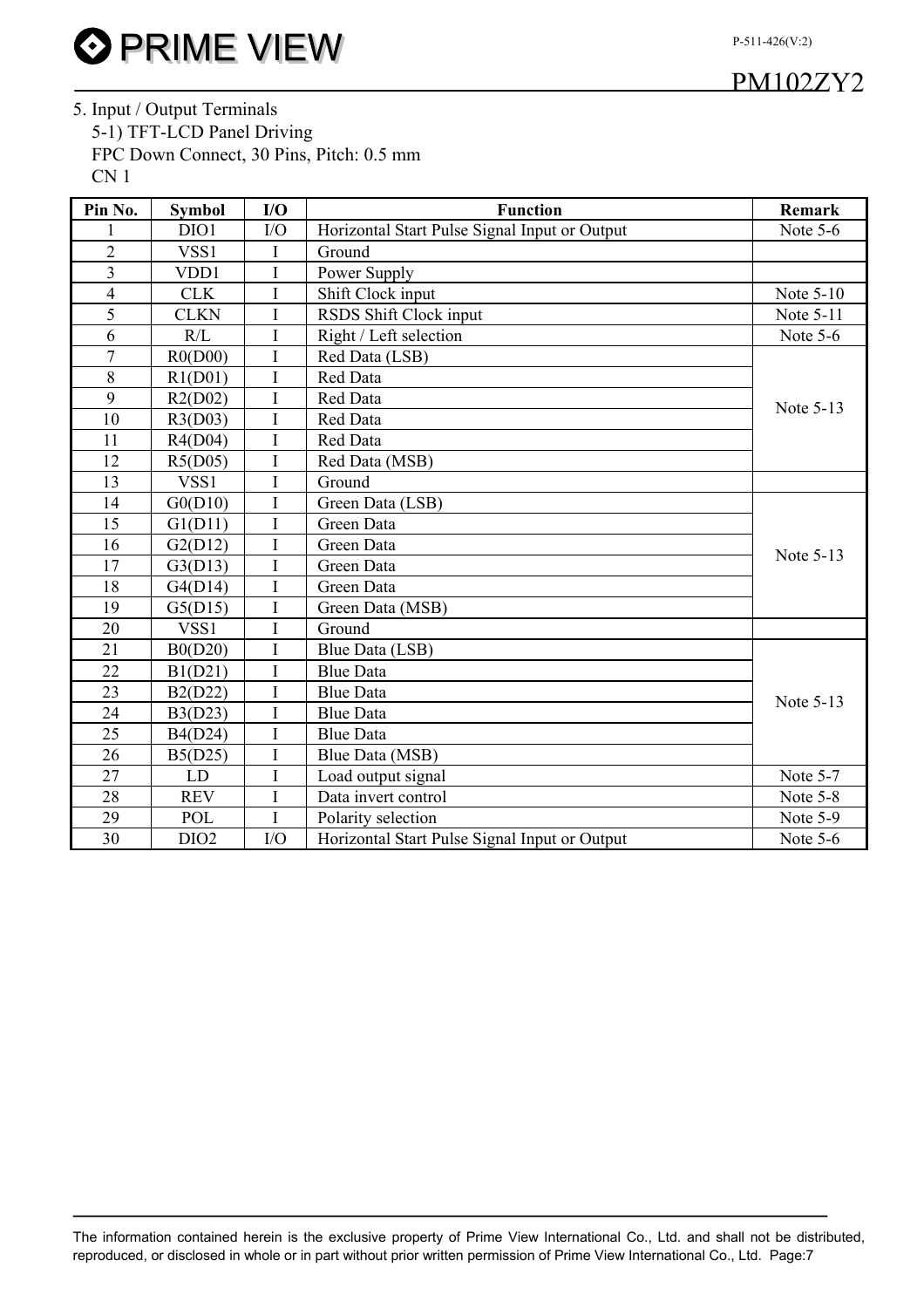CN 2

| Pin No.         | <b>Symbol</b>    | I/O            | <b>Function</b>                             | <b>Remark</b>    |
|-----------------|------------------|----------------|---------------------------------------------|------------------|
|                 | VSS <sub>2</sub> | I              | Ground                                      |                  |
| $\overline{2}$  | V <sub>1</sub>   | $\overline{I}$ | Gamma Voltage 1                             |                  |
| $\overline{3}$  | V <sub>2</sub>   | I              | Gamma Voltage 2                             |                  |
| $\overline{4}$  | V <sub>3</sub>   | I              | Gamma Voltage 3                             | Note 5-14        |
| 5               | V <sub>4</sub>   | I              | Gamma Voltage 4                             |                  |
| 6               | V <sub>5</sub>   | I              | Gamma Voltage 5                             |                  |
| $\overline{7}$  | V <sub>6</sub>   | I              | Gamma Voltage 6                             |                  |
| 8               | V <sub>7</sub>   | I              | Gamma Voltage 7                             |                  |
| 9               | VSS <sub>2</sub> | I              | Ground                                      |                  |
| 10              | V <sub>8</sub>   | I              | Gamma Voltage 8                             |                  |
| 11              | V <sub>9</sub>   | I              | Gamma Voltage 9                             |                  |
| 12              | V10              | I              | Gamma Voltage 10                            |                  |
| 13              | V11              | I              | Gamma Voltage 11                            | Note 5-14        |
| 14              | V12              | I              | Gamma Voltage 12                            |                  |
| 15              | V13              | I              | Gamma Voltage 13                            |                  |
| 16              | V14              | I              | Gamma Voltage 14                            |                  |
| 17              | VSS2             | I              | Ground                                      |                  |
| 18              | VDD <sub>2</sub> | I              | Voltage for analog circuit                  | Note 5-14        |
| 19              | <b>VCOM</b>      | I              | Common Voltage                              |                  |
| 20              | <b>TTL/RSDS</b>  | I              | TTL / RSDS Input mode Selection             | <b>Note 5-12</b> |
| 21              | <b>OE</b>        | I              | <b>Output Enable</b>                        | Note 5-5         |
| 22              | U/D              | I              | Up / Down Selection                         | Note 5-3         |
| 23              | <b>CKV</b>       | I              | Vertical Shift Clock                        | Note 5-4         |
| 24              | <b>STVU</b>      | I/O            | Vertical Shift Pulse Signal Input or Output | Note 5-3         |
| 25              | <b>STVD</b>      | I/O            | Vertical Shift Pulse Signal Input or Output |                  |
| 26              | <b>VGG</b>       | $\mathbf I$    | Gate On Voltage                             | Note 5-2         |
| 27              | <b>GND</b>       | I              | Ground                                      |                  |
| 28              | <b>VCC</b>       | I              | Voltage for logic circuit                   |                  |
| 29              | <b>GND</b>       | I              | Ground                                      |                  |
| $\overline{30}$ | <b>VEE</b>       | I              | Gate Off Voltage                            | Note 5-1         |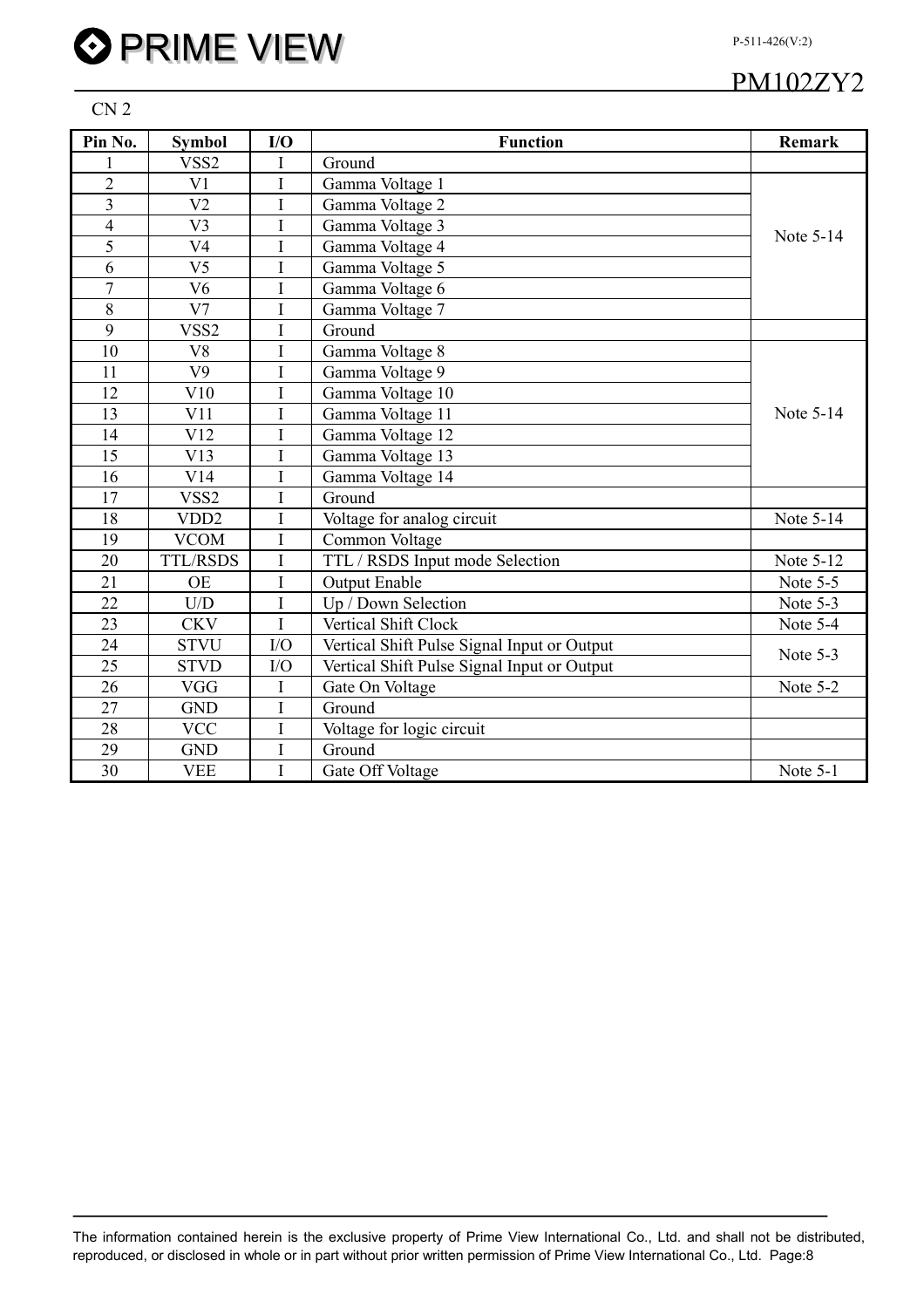Note 5-1: Gate off voltage, VEE=-5.6V

Note 5-2: Gate on voltage, VGG=17V

Note 5-3: Select up or down shift

| <b>STVU</b> | STVD  |            |
|-------------|-------|------------|
| Hi-7        | Input | Down to Up |
| Input       |       | Up to Down |

Note 5-4: Gate driver shift clock

Note 5-5: When OE is connected to high "1", the driver outputs are disabled (Gate output = VEE). Under this condition, the operation of registers will not be affected.

Note 5-6: Select left or right shift

| R/I | DIO1  | DIO2  | Shift         |
|-----|-------|-------|---------------|
|     | Input | 4i-Z  | Left to Right |
|     | Ti-7  | Input | Right to Left |

- Note 5-7: Latch the polarity of outputs and switch the new data to outputs. At the rising edge (LD), latch the "POL" signal to control the polarity of the outputs.
- Note 5-8: Control whether the Data R0~G5 are inverted or not. (PVI suggests connecting to GND) When "REV=1", these data will be inverted. EX: "00"→"3F", "07"→"38", "15"→"2A"
- Note 5-9: Polarity selector for dot-inversion control. Available at the rising edge of LD. When POL=1: Even outputs range from  $V1-V7$ , and Odd outputs range from  $V8-V14$ ; When POL=0: Even outputs range from  $V8 \sim V14$ , and Odd outputs range from  $V1 \sim V7$ .
- Note 5-10: Clock signal. When RSDS input mode, CLK is used as CLKP input pin.
- Note 5-11: The RSDS clock input pairs generate the internal shift clock through the comparison between CLKP and CLKN. When TTL mode, connect to GND.

Note 5-12: TTL/RSDS=H: RSDS data input TTL/RSDS=L or open: TTL data input

U/D CN2(PIN22)=0 R/LCN1(PIN6)=1 U/D CN2(PIN22)=1 R/L CN1(PIN6)=0



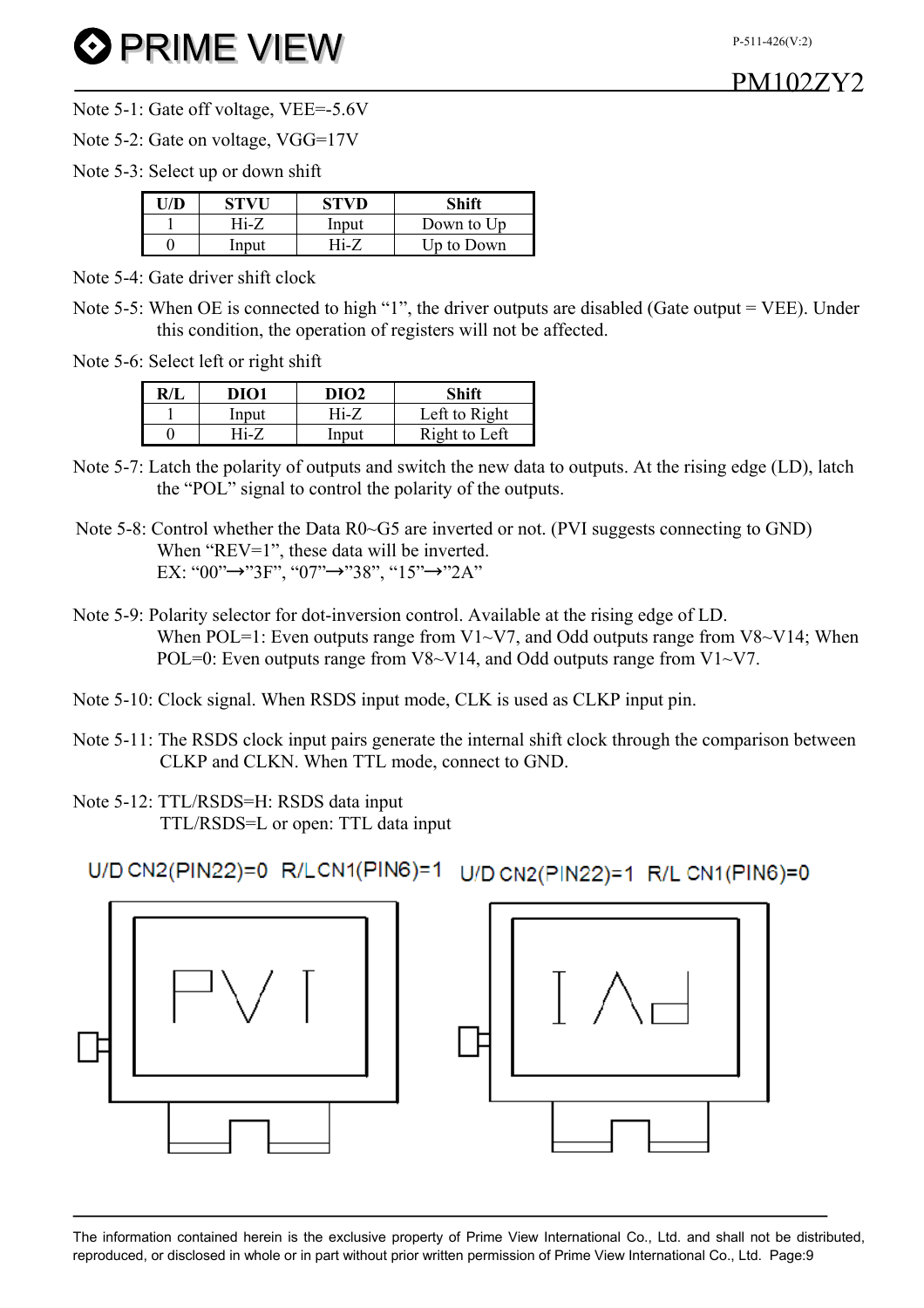#### P-511-426(V:2)

#### Note 5-13:

| Pin name      | RSDS input mode | TTL input mode |
|---------------|-----------------|----------------|
|               | $TTLRSDS = H$   | $TTLRSDS = L$  |
| D04, D02, D00 | D0[2:0]N        | D04, D02, D00  |
| D05, D03, D01 | D0[2:0]P        | D05,D03,D01    |
| D14, D12, D10 | D1[2:0]N        | D14, D12, D10  |
| D15, D13, D11 | D1[2:0]P        | D15, D13, D11  |
| D24, D22, D20 | D2[2:0]N        | D24, D22, D20  |
| D25, D23, D21 | D2[2:0]P        | D25, D23, D21  |

Note 5-14:Typical Application Circuit (When VDD2 = 9.1V)

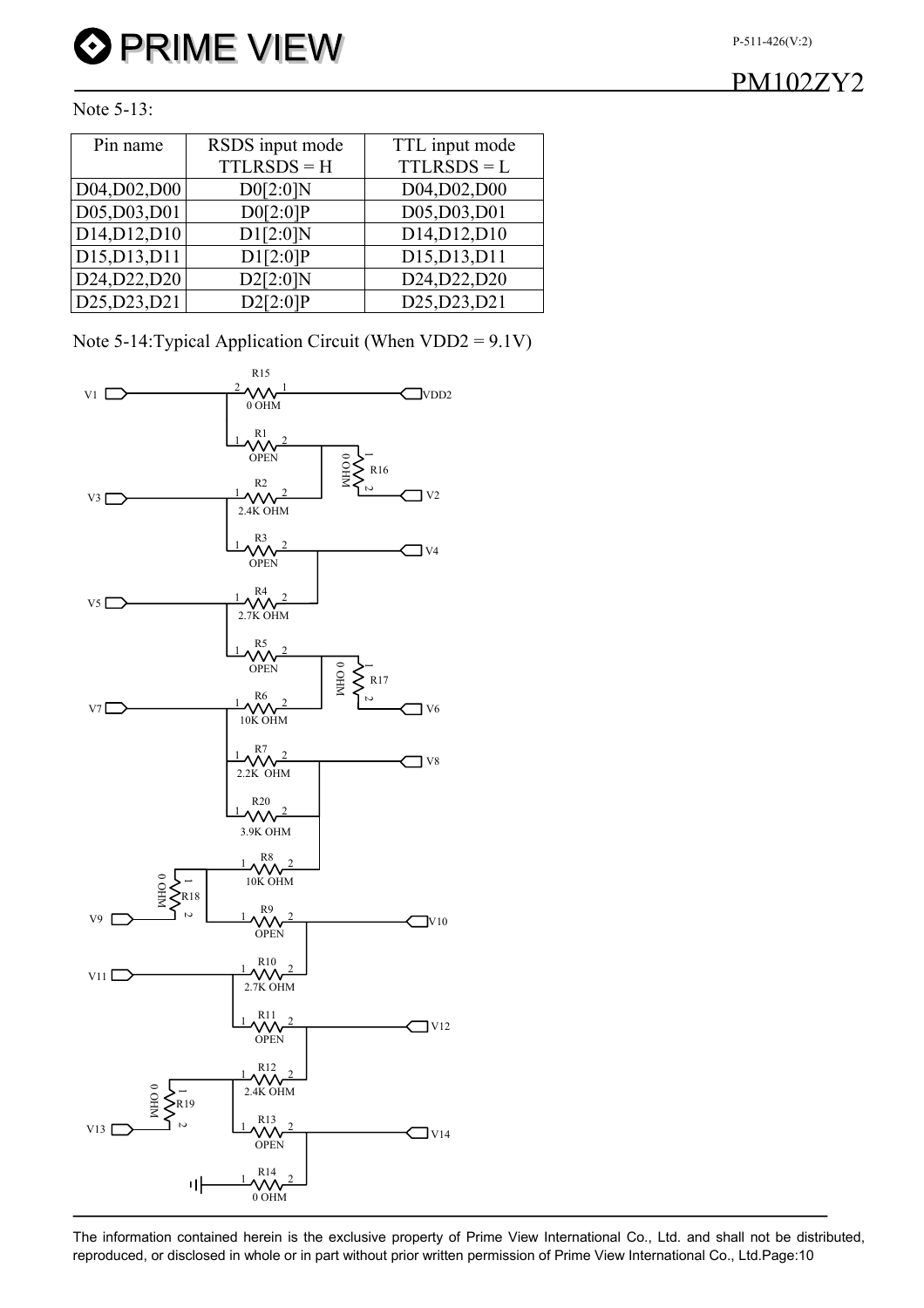P-511-426(V:2)

#### 5-2) Backlight driving

Connector type: JST BHSR-02VS-1, PIN No 2 pins, pitch=3.5mm

| Pin No Symbol          | <b>Description</b>                | Remark                      |
|------------------------|-----------------------------------|-----------------------------|
| <b>VL</b> <sub>1</sub> | Input terminal (Hi voltage side)  | Wire color: Pink            |
| VL2                    | Input terminal (Low voltage side) | Wire color: White Note 5-15 |

Note 5-15: Low voltage side of backlight inverter connects with ground of inverter circuits.

6. Absolute Maximum Ratings: VSS1=VSS2= GND=0V,Ta=25<sup>°</sup>C

| <b>Parameters</b> | <b>Symbol</b>     | MIN.   | MAX. | Unit | Remark |
|-------------------|-------------------|--------|------|------|--------|
|                   | VD <sub>D</sub> 1 | $-0.5$ | 5.0  |      |        |
|                   | VCC               | $-0.3$ | 6.0  |      |        |
|                   | VD <sub>D</sub> 2 | $-0.5$ | 12.0 |      |        |
| Supply Voltage    | VGG               | $-0.3$ | 40.0 |      |        |
|                   | VGG-VEE           | $-0.3$ | 40.0 |      |        |
|                   | VEE               | $-20$  | 0.3  |      |        |

#### 7.Electrical Characteristics

7-1) Recommended Operating Conditions  $VSS1=VSS2=GND=0V$  Ta=25<sup>°</sup>C

| ----- - p ------------ --------- |                  |              |        |           |      |        |
|----------------------------------|------------------|--------------|--------|-----------|------|--------|
| Item                             | Symbol           | Min.         | Typ.   | Max.      | Unit | Remark |
| Supply Voltage for Source Driver | VDD1             | 3.0          | 3.3    | 3.6       |      |        |
|                                  | VDD <sub>2</sub> | 8.6          | 9.1    | 9.6       |      |        |
|                                  | VGG              |              | 17     |           | 17   |        |
| Supply Voltage for Gate Driver   | VEE              |              | $-5.6$ |           |      |        |
|                                  | <b>VCC</b>       | 3.0          | 3.3    | 3.6       |      |        |
| <b>VCOM Voltage</b>              | <b>VCOM</b>      |              | 3.6    |           | 17   |        |
|                                  | $V_{IH}$         | $0.7 V_{CC}$ |        | $V_{CC}$  |      |        |
| Digital Input Voltage            | $V_{IL}$         |              |        | $0.3$ Vcc |      |        |

#### 7-2) Power Consumption

| Parameter                                  | Symbol                   | Condition     | Typ.  | Max.  | Unit | Remark      |
|--------------------------------------------|--------------------------|---------------|-------|-------|------|-------------|
| Supply Current for Gate Driver (Hi level)  | <b>IGG</b>               | $VGG=17V$     | 0.19  | 0.57  | mA   |             |
| Supply Current for Gate Driver (Low level) | <b>IEE</b>               | $VEE = -5.6V$ | 0.98  | 2.94  | mA   |             |
| Supply Current for Source Driver (Digital) | IDD1                     | $VDD1=3.3V$   | 8.36  | 16.72 | mA   |             |
| Supply Current for Source Driver (Analog)  | IDD <sub>2</sub>         | $VDD2=9.1V$   | 35.07 | 70.14 | mA   |             |
| Supply Current for Gate Driver (Digital)   | ICC                      | $VCC = 3.3V$  | 0.02  | 0.06  | mA   |             |
| <b>LCD Panel Power Consumption</b>         | ۰                        |               | 355.5 | 719.8 | mW   | Note $7-1$  |
|                                            |                          |               |       | 5.28  | W    | Note $7-2$  |
| <b>Back Light Lamp Power Consumption</b>   | $\overline{\phantom{0}}$ |               | 4.8   |       |      | $I_I = 6mA$ |
| <b>Total Power Consumption</b>             | -                        |               | 5.16  | 6.0   | W    |             |

Note 7-1: The power consumption for backlight is not included.

Note 7-2: Back light lamp power consumption is calculated by  $I_L \mathbf{W}_L$ .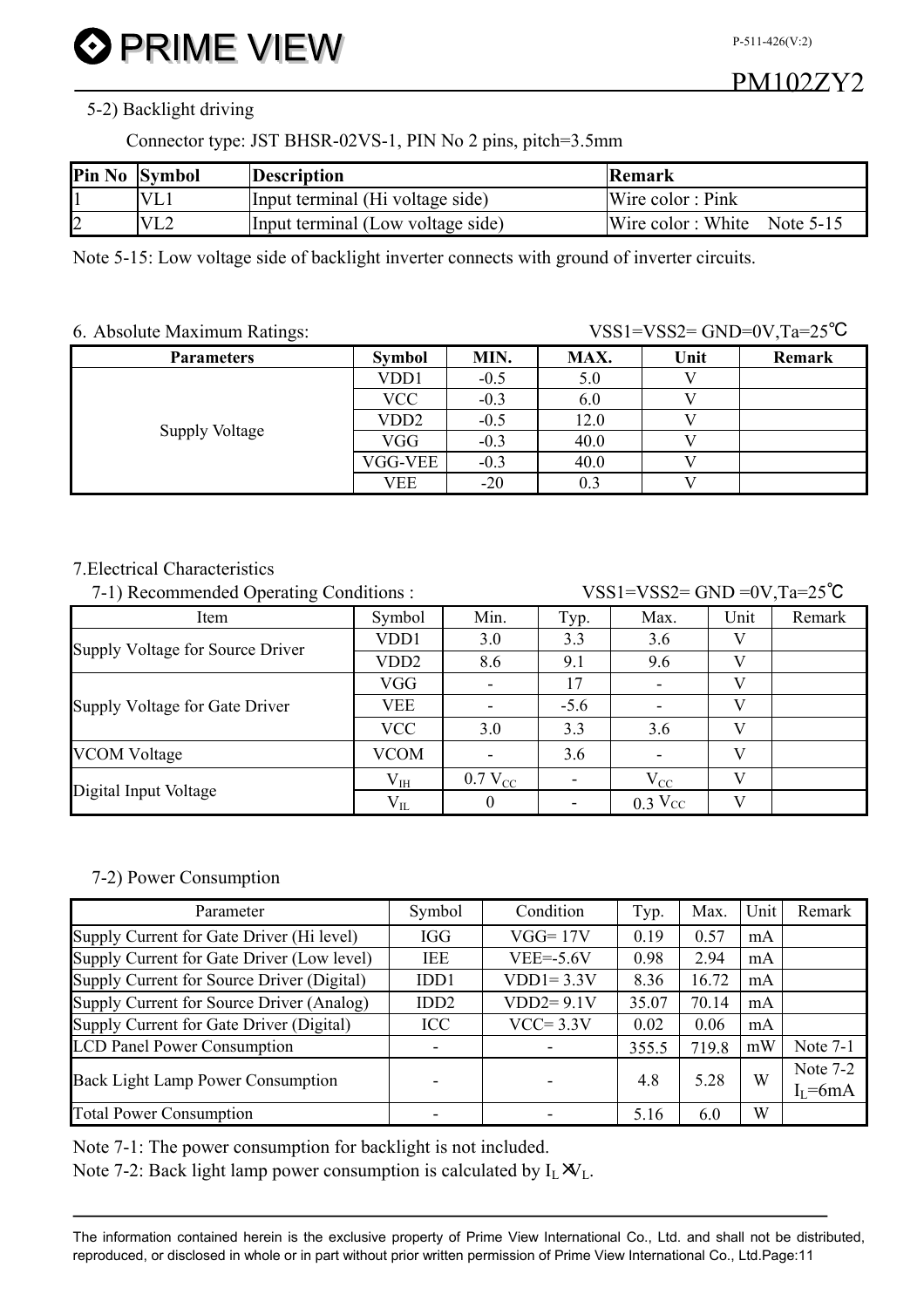P-511-426(V:2)

## PM102ZY2

7-3) Recommended Driving Condition for Back Light Ta=25<sup>°</sup>C

**3 PRIME VIEW** 

| <b>Parameter</b>                                              | <b>Symbol</b> | Min. | Typ.          | Max. | Unit                   | <b>Remark</b>   |
|---------------------------------------------------------------|---------------|------|---------------|------|------------------------|-----------------|
| Lamp Voltage                                                  | $\rm V_L$     | 720  | 800           | 880  |                        | $I_{I} = 6mA$   |
| Lamp Current                                                  | IL.           | 4    | $\mathfrak b$ | 8    | mA                     | Note 7-3        |
| Lamp Frequency                                                | $P_L$         | 30   | 60            | 80   | <b>KHz</b>             | Note $7-4$      |
| Starting Voltage $(25^{\circ}\text{C})$<br>(Reference Value)  | Vs            |      |               | 1270 | Vrms                   |                 |
| Starting Voltage $(0^{\circ}C)$<br>(Reference Value)          | Vs            |      |               | 1650 | <b>Vrms</b>            | <b>Note 7-5</b> |
| Starting Voltage $(-20^{\circ}\text{C})$<br>(Reference Value) | Vs            |      |               | 1900 | <b>V<sub>rms</sub></b> |                 |

- Note 7-3: In order to have proper operation of the B/L, no matter what kind of inverters, the output lamp current must be between Min. and Max. values to avoid the abnormal display image caused by B/L.
- Note 7-4: The waveform of lamp driving voltage should be as close to a perfect sine wave as possible.
- Note 7-5:The "Max of Starting off voltage" means the minimum voltage of inverter to turn on the CCFL. and it should be applied to the lamp for more than 1 second to start up. Otherwise the lamp may not be turned on.

#### 8. Pixel Arrangement

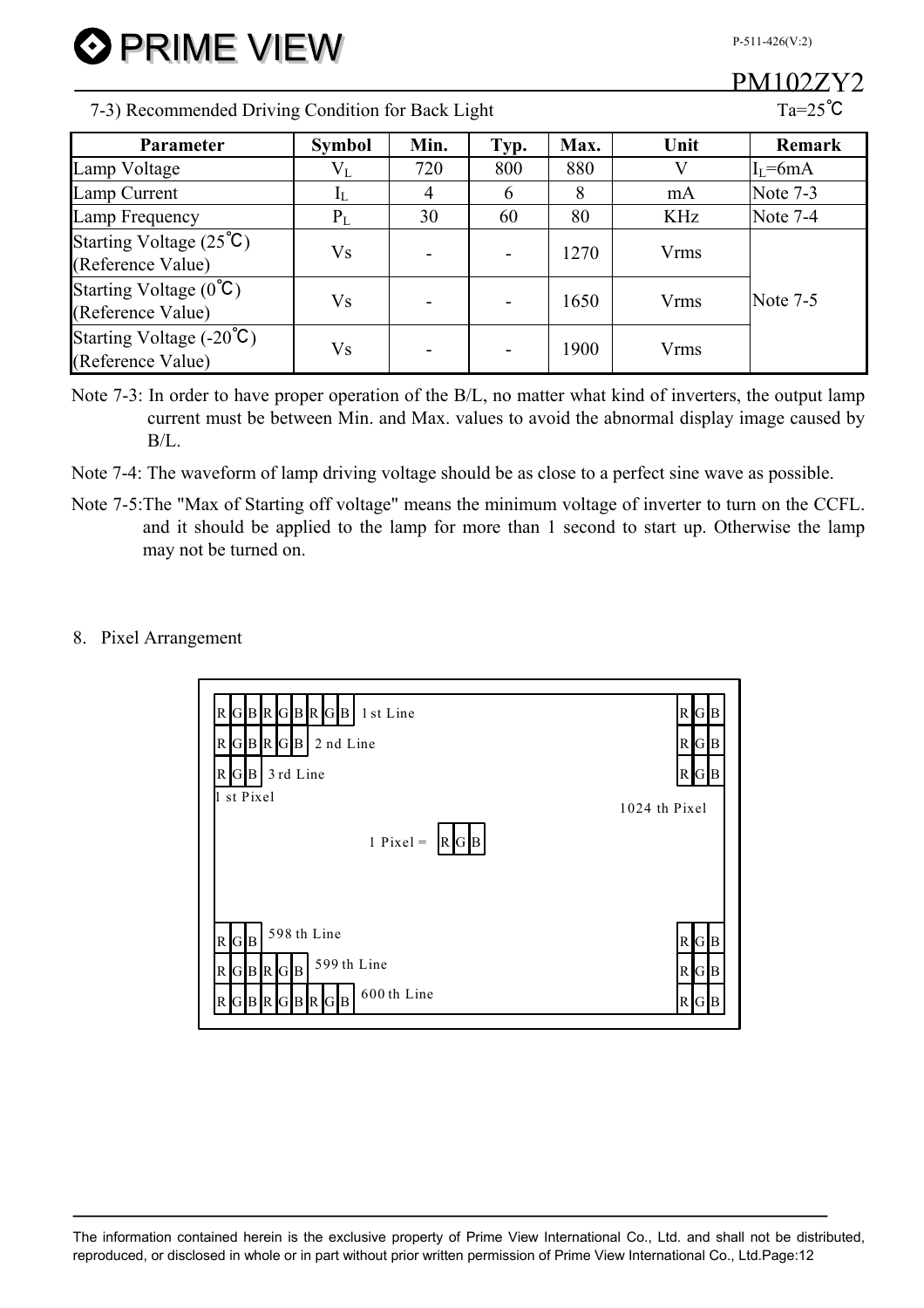## PM102ZY2

P-511-426(V:2)

#### 9. Display Color and Gray Scale Reference

|              |                 | <b>Input Color Data</b> |                  |                  |                  |                  |                  |                  |                  |                  |                  |                  |                  |                  |                  |                  |                  |                  |                  |
|--------------|-----------------|-------------------------|------------------|------------------|------------------|------------------|------------------|------------------|------------------|------------------|------------------|------------------|------------------|------------------|------------------|------------------|------------------|------------------|------------------|
|              | Color           |                         |                  |                  | Red              |                  |                  | Green            |                  |                  |                  |                  |                  | Blue             |                  |                  |                  |                  |                  |
|              |                 | R5                      | R4               | R3               | R <sub>2</sub>   | R1               | $\bf R0$         | G5               | G4               | G3               | G <sub>2</sub>   | G1               | G0               | B <sub>5</sub>   | <b>B4</b>        | <b>B3</b>        | B2               | B1               | B <sub>0</sub>   |
|              | <b>Black</b>    | $\mathbf{0}$            | $\boldsymbol{0}$ | $\boldsymbol{0}$ | $\boldsymbol{0}$ | $\boldsymbol{0}$ | $\boldsymbol{0}$ | $\boldsymbol{0}$ | $\boldsymbol{0}$ | $\boldsymbol{0}$ | $\boldsymbol{0}$ | $\boldsymbol{0}$ | $\boldsymbol{0}$ | $\boldsymbol{0}$ | $\mathbf{0}$     | $\overline{0}$   | $\boldsymbol{0}$ | $\boldsymbol{0}$ | $\mathbf{0}$     |
|              | Red (63)        | $\mathbf{1}$            | $\mathbf{1}$     | $\mathbf{1}$     | $\mathbf{1}$     | $\mathbf{1}$     | $\mathbf{1}$     | $\mathbf{0}$     | $\mathbf{0}$     | $\boldsymbol{0}$ | $\mathbf{0}$     | $\boldsymbol{0}$ | $\boldsymbol{0}$ | $\boldsymbol{0}$ | $\boldsymbol{0}$ | $\boldsymbol{0}$ | $\boldsymbol{0}$ | $\boldsymbol{0}$ | $\boldsymbol{0}$ |
|              | Green $(63)$    | $\boldsymbol{0}$        | $\boldsymbol{0}$ | $\boldsymbol{0}$ | $\mathbf{0}$     | $\boldsymbol{0}$ | $\boldsymbol{0}$ | $\mathbf{1}$     | $\mathbf{1}$     | $\mathbf{1}$     | $\mathbf{1}$     | $\mathbf{1}$     | $\mathbf{1}$     | $\boldsymbol{0}$ | $\boldsymbol{0}$ | $\boldsymbol{0}$ | $\boldsymbol{0}$ | $\boldsymbol{0}$ | $\boldsymbol{0}$ |
| <b>Basic</b> | Blue (63)       | $\boldsymbol{0}$        | $\boldsymbol{0}$ | $\boldsymbol{0}$ | $\mathbf{0}$     | $\boldsymbol{0}$ | $\boldsymbol{0}$ | $\boldsymbol{0}$ | $\boldsymbol{0}$ | $\boldsymbol{0}$ | $\boldsymbol{0}$ | $\boldsymbol{0}$ | $\boldsymbol{0}$ | $\mathbf{1}$     | $\mathbf{1}$     | $\mathbf{1}$     | 1                | $\mathbf{1}$     | $\mathbf{1}$     |
| Colors       | Cyan            | $\overline{0}$          | $\boldsymbol{0}$ | $\boldsymbol{0}$ | $\boldsymbol{0}$ | $\boldsymbol{0}$ | $\boldsymbol{0}$ | $\mathbf{1}$     | $\mathbf{1}$     | $\mathbf{1}$     | $\mathbf{1}$     | $\mathbf{1}$     | $\mathbf{1}$     | $\mathbf{1}$     | $\mathbf{1}$     | $\mathbf{1}$     | $\mathbf{1}$     | $\mathbf{1}$     | $\mathbf{1}$     |
|              | Magenta         | $\mathbf{1}$            | $\mathbf{1}$     | $\mathbf{1}$     | $\mathbf{1}$     | $\mathbf{1}$     | $\mathbf{1}$     | $\boldsymbol{0}$ | $\boldsymbol{0}$ | $\boldsymbol{0}$ | $\boldsymbol{0}$ | $\boldsymbol{0}$ | $\boldsymbol{0}$ | $\mathbf{1}$     | $\mathbf{1}$     | $\mathbf{1}$     | $\mathbf{1}$     | $\mathbf{1}$     | $\mathbf{1}$     |
|              | Yellow          |                         | $\mathbf{1}$     | $\mathbf{1}$     | $\mathbf{1}$     | $\mathbf{1}$     | $\mathbf{1}$     |                  |                  | 1                | $\mathbf{1}$     | 1                | $\mathbf{1}$     | $\mathbf{0}$     | $\boldsymbol{0}$ | $\boldsymbol{0}$ | $\boldsymbol{0}$ | $\boldsymbol{0}$ | $\boldsymbol{0}$ |
|              | White           | 1                       | 1                | 1                | $\mathbf{1}$     | $\mathbf{1}$     | $\mathbf{1}$     | $\mathbf{1}$     | $\mathbf{1}$     | $\mathbf{1}$     | $\mathbf{1}$     | $\mathbf{1}$     | $\mathbf{1}$     | $\mathbf{1}$     | $\mathbf{1}$     | $\mathbf{1}$     | $\mathbf{1}$     | $\mathbf{1}$     | $\mathbf{1}$     |
|              | Red (00)        | $\overline{0}$          | $\boldsymbol{0}$ | $\boldsymbol{0}$ | $\boldsymbol{0}$ | $\boldsymbol{0}$ | $\boldsymbol{0}$ | $\boldsymbol{0}$ | $\boldsymbol{0}$ | $\boldsymbol{0}$ | $\boldsymbol{0}$ | $\boldsymbol{0}$ | $\boldsymbol{0}$ | $\boldsymbol{0}$ | $\boldsymbol{0}$ | $\boldsymbol{0}$ | $\boldsymbol{0}$ | $\boldsymbol{0}$ | $\boldsymbol{0}$ |
|              | Red (01)        | $\boldsymbol{0}$        | $\boldsymbol{0}$ | $\boldsymbol{0}$ | $\mathbf{0}$     | $\boldsymbol{0}$ | $\mathbf{1}$     | $\boldsymbol{0}$ | $\boldsymbol{0}$ | $\boldsymbol{0}$ | $\boldsymbol{0}$ | $\boldsymbol{0}$ | $\boldsymbol{0}$ | $\boldsymbol{0}$ | $\boldsymbol{0}$ | $\boldsymbol{0}$ | $\boldsymbol{0}$ | $\boldsymbol{0}$ | $\boldsymbol{0}$ |
|              | Red (02)        | $\mathbf{0}$            | $\mathbf{0}$     | $\boldsymbol{0}$ | $\overline{0}$   | $\mathbf{1}$     | $\overline{0}$   | $\boldsymbol{0}$ | $\boldsymbol{0}$ | $\boldsymbol{0}$ | $\boldsymbol{0}$ | $\boldsymbol{0}$ | $\mathbf{0}$     | $\boldsymbol{0}$ | $\boldsymbol{0}$ | $\boldsymbol{0}$ | $\boldsymbol{0}$ | $\boldsymbol{0}$ | $\mathbf{0}$     |
|              | Darker          |                         |                  |                  |                  |                  |                  |                  |                  |                  |                  |                  |                  |                  |                  |                  |                  |                  |                  |
| Red          |                 |                         |                  |                  |                  | ↓                | ↓                | ↓                |                  |                  |                  |                  |                  |                  |                  |                  |                  |                  |                  |
|              | <b>Brighter</b> |                         |                  |                  |                  |                  |                  |                  |                  |                  |                  |                  |                  |                  |                  |                  |                  |                  |                  |
|              | Red (61)        | 1                       | 1                | 1                | $\mathbf{1}$     | $\boldsymbol{0}$ | $\mathbf{1}$     | $\boldsymbol{0}$ | 0                | $\boldsymbol{0}$ | $\boldsymbol{0}$ | $\boldsymbol{0}$ | $\boldsymbol{0}$ | 0                | 0                | $\boldsymbol{0}$ | $\boldsymbol{0}$ | $\boldsymbol{0}$ | $\boldsymbol{0}$ |
|              | Red (62)        | $\mathbf{1}$            | $\mathbf{1}$     | $\mathbf{1}$     | $\mathbf{1}$     | $\mathbf{1}$     | $\boldsymbol{0}$ | 0                | $\boldsymbol{0}$ | $\boldsymbol{0}$ | $\boldsymbol{0}$ | $\boldsymbol{0}$ | $\boldsymbol{0}$ | $\boldsymbol{0}$ | $\boldsymbol{0}$ | $\boldsymbol{0}$ | $\boldsymbol{0}$ | $\boldsymbol{0}$ | $\boldsymbol{0}$ |
|              | Red (63)        | $\mathbf{1}$            | $\mathbf{1}$     | $\mathbf{1}$     | $\mathbf{1}$     | $\mathbf{1}$     | $\mathbf{1}$     | $\boldsymbol{0}$ | $\boldsymbol{0}$ | $\boldsymbol{0}$ | $\boldsymbol{0}$ | $\boldsymbol{0}$ | $\boldsymbol{0}$ | $\boldsymbol{0}$ | $\boldsymbol{0}$ | $\boldsymbol{0}$ | $\boldsymbol{0}$ | $\boldsymbol{0}$ | $\boldsymbol{0}$ |
|              | Green (00)      | $\boldsymbol{0}$        | $\boldsymbol{0}$ | $\boldsymbol{0}$ | $\boldsymbol{0}$ | $\boldsymbol{0}$ | $\boldsymbol{0}$ | $\boldsymbol{0}$ | $\boldsymbol{0}$ | $\boldsymbol{0}$ | $\boldsymbol{0}$ | $\boldsymbol{0}$ | $\boldsymbol{0}$ | $\boldsymbol{0}$ | $\boldsymbol{0}$ | $\boldsymbol{0}$ | $\boldsymbol{0}$ | $\boldsymbol{0}$ | $\boldsymbol{0}$ |
|              | Green $(01)$    | $\boldsymbol{0}$        | $\boldsymbol{0}$ | $\boldsymbol{0}$ | $\boldsymbol{0}$ | $\boldsymbol{0}$ | $\boldsymbol{0}$ | $\boldsymbol{0}$ | $\boldsymbol{0}$ | $\boldsymbol{0}$ | $\boldsymbol{0}$ | $\boldsymbol{0}$ | 1                | $\boldsymbol{0}$ | $\boldsymbol{0}$ | $\boldsymbol{0}$ | $\boldsymbol{0}$ | $\boldsymbol{0}$ | $\boldsymbol{0}$ |
|              | Green $(02)$    | $\boldsymbol{0}$        | $\boldsymbol{0}$ | $\boldsymbol{0}$ | $\boldsymbol{0}$ | $\boldsymbol{0}$ | $\boldsymbol{0}$ | $\boldsymbol{0}$ | $\boldsymbol{0}$ | $\boldsymbol{0}$ | $\mathbf{0}$     | $\mathbf{1}$     | $\boldsymbol{0}$ | $\boldsymbol{0}$ | $\overline{0}$   | $\boldsymbol{0}$ | $\boldsymbol{0}$ | $\boldsymbol{0}$ | $\boldsymbol{0}$ |
|              | Darker          |                         |                  |                  |                  |                  |                  |                  |                  |                  |                  |                  |                  |                  |                  |                  |                  |                  |                  |
| Green        |                 |                         | ↓                | ↓                | ↓                | ↓                | ↓                |                  | ↓                | ↓                |                  |                  |                  | ↓                | ↓                | ↓                |                  |                  |                  |
|              | <b>Brighter</b> |                         |                  |                  |                  |                  |                  |                  |                  |                  |                  |                  |                  |                  |                  |                  |                  |                  |                  |
|              | Green $(61)$    | $\boldsymbol{0}$        | $\boldsymbol{0}$ | $\boldsymbol{0}$ | $\boldsymbol{0}$ | $\boldsymbol{0}$ | $\boldsymbol{0}$ | $\mathbf{1}$     | $\mathbf{1}$     | 1                | $\mathbf{1}$     | $\boldsymbol{0}$ | $\mathbf{1}$     | $\boldsymbol{0}$ | 0                | $\boldsymbol{0}$ | $\boldsymbol{0}$ | $\boldsymbol{0}$ | $\mathbf{0}$     |
|              | Green $(62)$    | $\theta$                | $\boldsymbol{0}$ | $\boldsymbol{0}$ | $\boldsymbol{0}$ | $\boldsymbol{0}$ | $\boldsymbol{0}$ | $\mathbf{1}$     | $\mathbf{1}$     | 1                | 1                | 1                | $\boldsymbol{0}$ | $\boldsymbol{0}$ | $\boldsymbol{0}$ | $\boldsymbol{0}$ | $\boldsymbol{0}$ | $\boldsymbol{0}$ | $\boldsymbol{0}$ |
|              | Green $(63)$    | $\mathbf{0}$            | $\boldsymbol{0}$ | $\boldsymbol{0}$ | $\boldsymbol{0}$ | $\boldsymbol{0}$ | $\boldsymbol{0}$ | $\mathbf{1}$     | $\mathbf{1}$     | $\mathbf{1}$     | $\mathbf{1}$     | $\mathbf{1}$     | $\mathbf{1}$     | $\boldsymbol{0}$ | $\boldsymbol{0}$ | $\boldsymbol{0}$ | $\boldsymbol{0}$ | $\boldsymbol{0}$ | $\boldsymbol{0}$ |
|              | Blue $(00)$     | $\mathbf{0}$            | $\boldsymbol{0}$ | $\boldsymbol{0}$ | $\boldsymbol{0}$ | $\boldsymbol{0}$ | $\boldsymbol{0}$ | $\boldsymbol{0}$ | $\boldsymbol{0}$ | $\boldsymbol{0}$ | $\boldsymbol{0}$ | $\boldsymbol{0}$ | $\boldsymbol{0}$ | $\boldsymbol{0}$ | $\boldsymbol{0}$ | $\boldsymbol{0}$ | $\boldsymbol{0}$ | $\boldsymbol{0}$ | $\boldsymbol{0}$ |
|              | Blue $(01)$     | $\theta$                | $\boldsymbol{0}$ | $\boldsymbol{0}$ | $\boldsymbol{0}$ | $\boldsymbol{0}$ | $\boldsymbol{0}$ | $\boldsymbol{0}$ | $\boldsymbol{0}$ | $\boldsymbol{0}$ | $\boldsymbol{0}$ | $\boldsymbol{0}$ | $\boldsymbol{0}$ | $\boldsymbol{0}$ | $\boldsymbol{0}$ | $\boldsymbol{0}$ | $\boldsymbol{0}$ | $\boldsymbol{0}$ | $\mathbf{1}$     |
|              | Blue $(02)$     | $\theta$                | $\mathbf{0}$     | $\boldsymbol{0}$ | $\boldsymbol{0}$ | $\boldsymbol{0}$ | $\boldsymbol{0}$ | $\boldsymbol{0}$ | $\boldsymbol{0}$ | $\boldsymbol{0}$ | $\boldsymbol{0}$ | $\boldsymbol{0}$ | $\boldsymbol{0}$ | $\boldsymbol{0}$ | $\boldsymbol{0}$ | $\boldsymbol{0}$ | $\boldsymbol{0}$ | $\mathbf{1}$     | $\boldsymbol{0}$ |
|              | Darker          |                         |                  |                  |                  |                  |                  |                  |                  |                  |                  |                  |                  |                  |                  |                  |                  |                  |                  |
| Blue         |                 | ↓                       |                  |                  |                  |                  |                  |                  |                  |                  |                  |                  |                  |                  |                  |                  |                  |                  | ↓                |
|              | <b>Brighter</b> |                         |                  |                  |                  |                  |                  |                  |                  |                  |                  |                  |                  |                  |                  |                  |                  |                  |                  |
|              | Blue $(61)$     | $\boldsymbol{0}$        | $\boldsymbol{0}$ | $\boldsymbol{0}$ | $\boldsymbol{0}$ | $\boldsymbol{0}$ | $\boldsymbol{0}$ | $\boldsymbol{0}$ | $\boldsymbol{0}$ | $\boldsymbol{0}$ | $\boldsymbol{0}$ | $\boldsymbol{0}$ | $\boldsymbol{0}$ | $\mathbf{1}$     | $\mathbf{1}$     | $\mathbf{1}$     | $\mathbf{1}$     | $\boldsymbol{0}$ | 1                |
|              | Blue $(62)$     | $\boldsymbol{0}$        | $\overline{0}$   | $\boldsymbol{0}$ | $\boldsymbol{0}$ | $\boldsymbol{0}$ | $\boldsymbol{0}$ | $\boldsymbol{0}$ | $\boldsymbol{0}$ | $\boldsymbol{0}$ | $\overline{0}$   | $\boldsymbol{0}$ | $\boldsymbol{0}$ | 1                | $\mathbf{1}$     | $\mathbf{1}$     | 1                | $\mathbf{1}$     | $\mathbf{0}$     |
|              | Blue $(63)$     | $\mathbf{0}$            | $\mathbf{0}$     | $\boldsymbol{0}$ | $\boldsymbol{0}$ | $\boldsymbol{0}$ | $\overline{0}$   | $\boldsymbol{0}$ | $\boldsymbol{0}$ | $\boldsymbol{0}$ | $\boldsymbol{0}$ | $\boldsymbol{0}$ | $\boldsymbol{0}$ | 1                | 1                | $\mathbf{1}$     | 1                | $\mathbf{1}$     | 1                |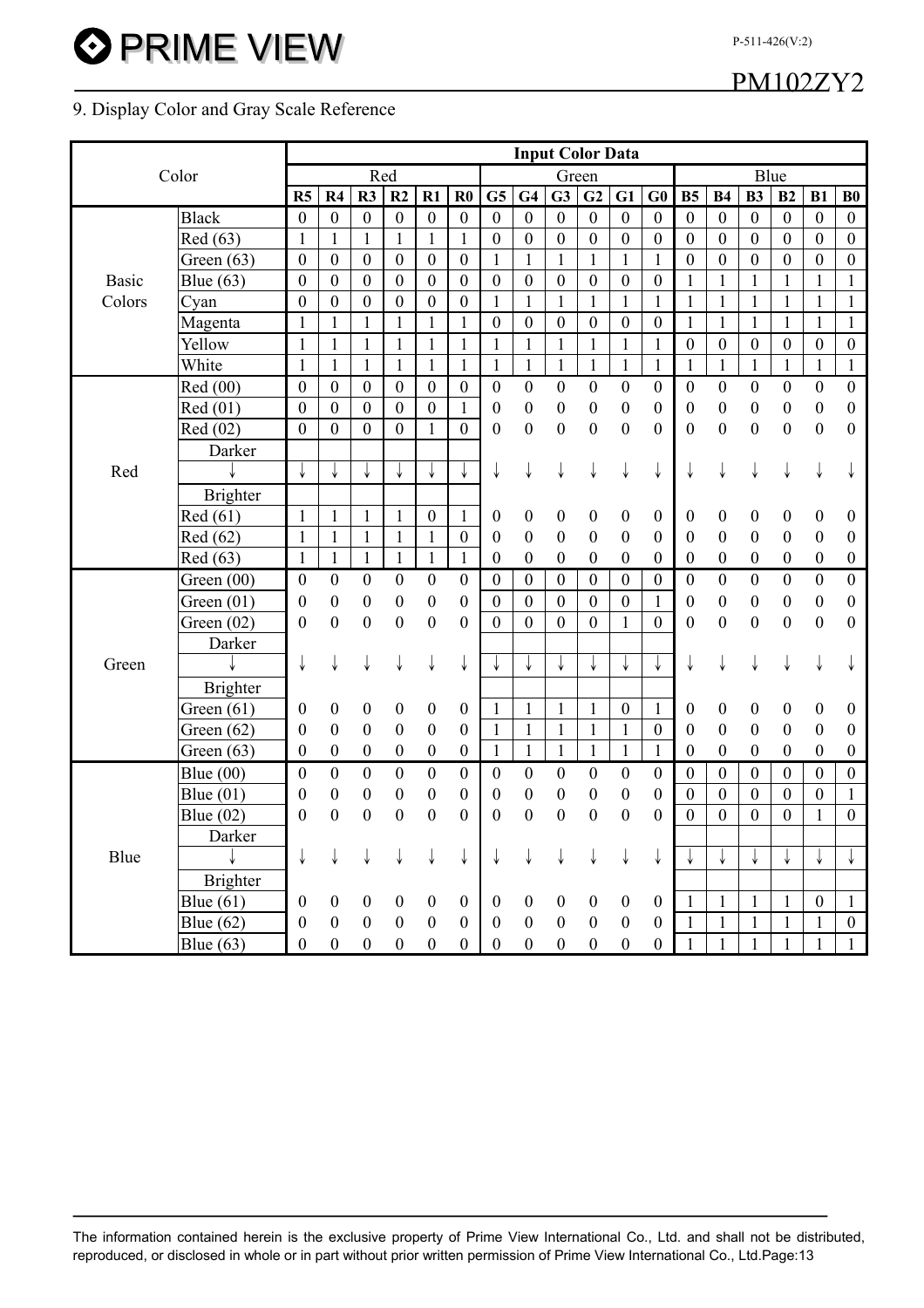PM102ZY2

#### 10. Block Diagram

10-1) TFT-module Block Diagram

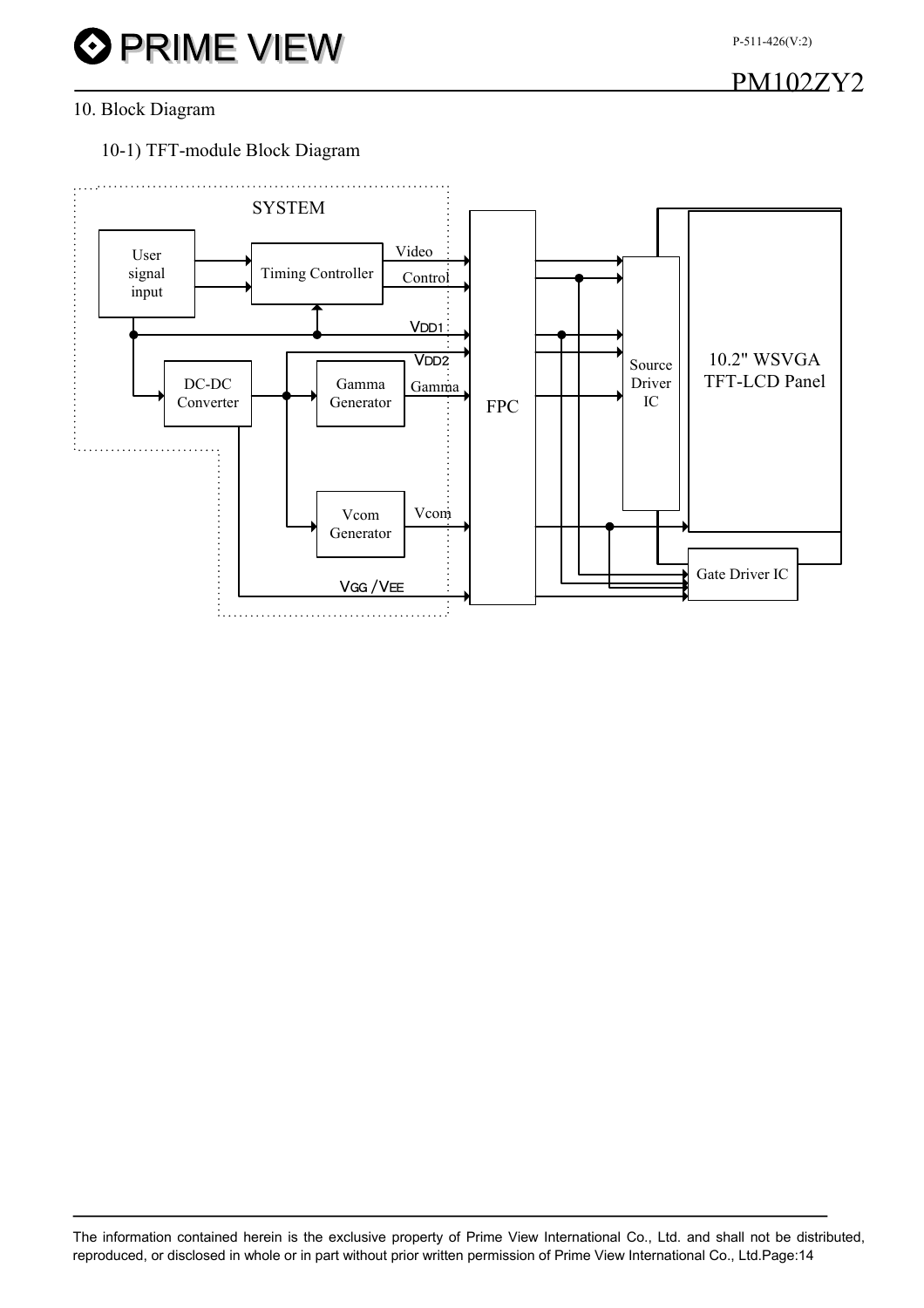#### 11. Interface Timing

#### 11-1) Timing Parameters

AC Electrical Characteristics (VDD1=VCC=3.3V, VDD2=9.1V, GND=VSS1=VSS2=0V ) Ta=25℃

| Parameter                      | <b>Symbol</b>                | Min.           | Typ.                         | Max.                     | Unit                 | <b>Conditions</b>                        |
|--------------------------------|------------------------------|----------------|------------------------------|--------------------------|----------------------|------------------------------------------|
| <b>CLK</b> Frequency           | Felk                         |                | 50                           | 55                       | <b>MHz</b>           |                                          |
| <b>CLK Pulse Width</b>         | Tcw                          | 18             | $\overline{\phantom{a}}$     | $\overline{\phantom{a}}$ | ns                   |                                          |
| Data Set-up Time               | Tsu                          | $\overline{4}$ | $\blacksquare$               | $\blacksquare$           | ns                   |                                          |
| Data Hold Time                 | Thd                          | $\overline{2}$ |                              | $\overline{\phantom{a}}$ | ns                   |                                          |
| Propagation Delay of DIO2/1    | Tphl                         | 6              | 10                           | 15                       | ns                   |                                          |
| Time That The Last Data to LD  | Tld                          |                |                              | $\overline{\phantom{a}}$ | Tcw                  |                                          |
| Pulse width of LD              | Twld                         | $\overline{2}$ | $\qquad \qquad \blacksquare$ | $\overline{\phantom{a}}$ | Tcw                  |                                          |
| Time That LD to DIO1/2         | Tlds                         | 5              | $\qquad \qquad \blacksquare$ | $\overline{\phantom{a}}$ | Tcw                  |                                          |
| POL Set-up Time                | Tpsu                         | 6              | $\overline{\phantom{a}}$     | $\overline{\phantom{a}}$ | ns                   |                                          |
| POL Hold Time                  | Tphd                         | 6              | $\overline{\phantom{a}}$     | $\overline{\phantom{a}}$ | ns                   |                                          |
| <b>OE Pulse Width</b>          | $T_{0\underline{E}V}$        |                | $\overline{\phantom{a}}$     | $\overline{\phantom{a}}$ | $\mu$ s              |                                          |
| <b>CKV</b> Pulse Width         | $T_{\underline{CKV}}$        | 500            | $\blacksquare$               | $\overline{\phantom{a}}$ | ns                   |                                          |
| STV Set-up Time                | $T_{\text{SUV}}$             | 400            | $\blacksquare$               | $\blacksquare$           | ns                   |                                          |
| <b>STV Hold Time</b>           | $T_{\hbox{\scriptsize HDV}}$ | 400            | $\overline{\phantom{0}}$     | $\blacksquare$           | ns                   |                                          |
| Horizontal Display Period      | $T_{\rm HDP}$                | 1024           | 1024                         | 1024                     | Tcw                  |                                          |
| Horizontal Period Timing Range | $T_{HP}$                     | 1200           | 1344                         | 1466                     | Tcw                  |                                          |
| Horizontal Lines Per Field     | $T_V$                        | $\blacksquare$ | 625                          | $\blacksquare$           | $T_{HP}$             |                                          |
| Vertical Display Timing Range  | $T_{\rm DV}$                 | 600            | 600                          | 600                      | $T_{\underline{HP}}$ |                                          |
| RSDS Low level Input Voltage   | Vilrsds                      |                | $-200$                       | $-100$                   | mV                   | D2[2:0]P, D2[2:0]N,<br><b>CLKP, CLKN</b> |
| RSDS High level Input Voltage  | Vihrsds                      | 100            | 200                          |                          | mV                   | D2[2:0]P,D2[2:0]N,<br><b>CLKP, CLKN</b>  |
| RSDS reference Voltage         | Vcomrsds                     | $VSS1+0.1$     | 1.2                          | VDD1-1.2                 | $\mathbf{V}$         | D2[2:0]P,D2[2:0]N,<br><b>CLKP, CLKN</b>  |

#### 11-2) Timing Diagram





The information contained herein is the exclusive property of Prime View International Co., Ltd. and shall not be distributed, reproduced, or disclosed in whole or in part without prior written permission of Prime View International Co., Ltd.Page:15

### PM102ZY2

P-511-426(V:2)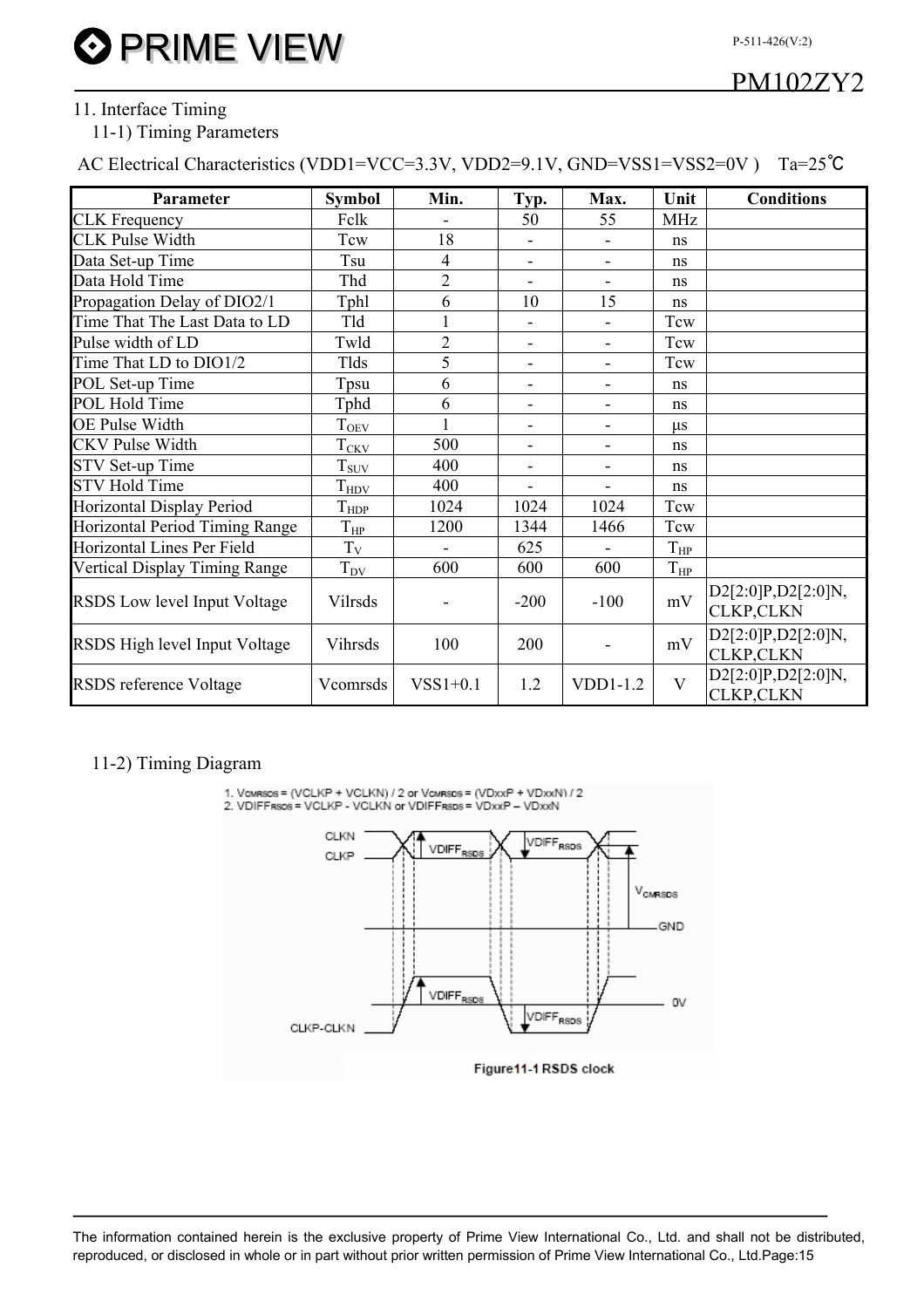

PM102ZY2

P-511-426(V:2)

Fig. 11-2 Horizontal timing-TTL(1)

The information contained herein is the exclusive property of Prime View International Co., Ltd. and shall not be distributed,

**O PRIME VIEW**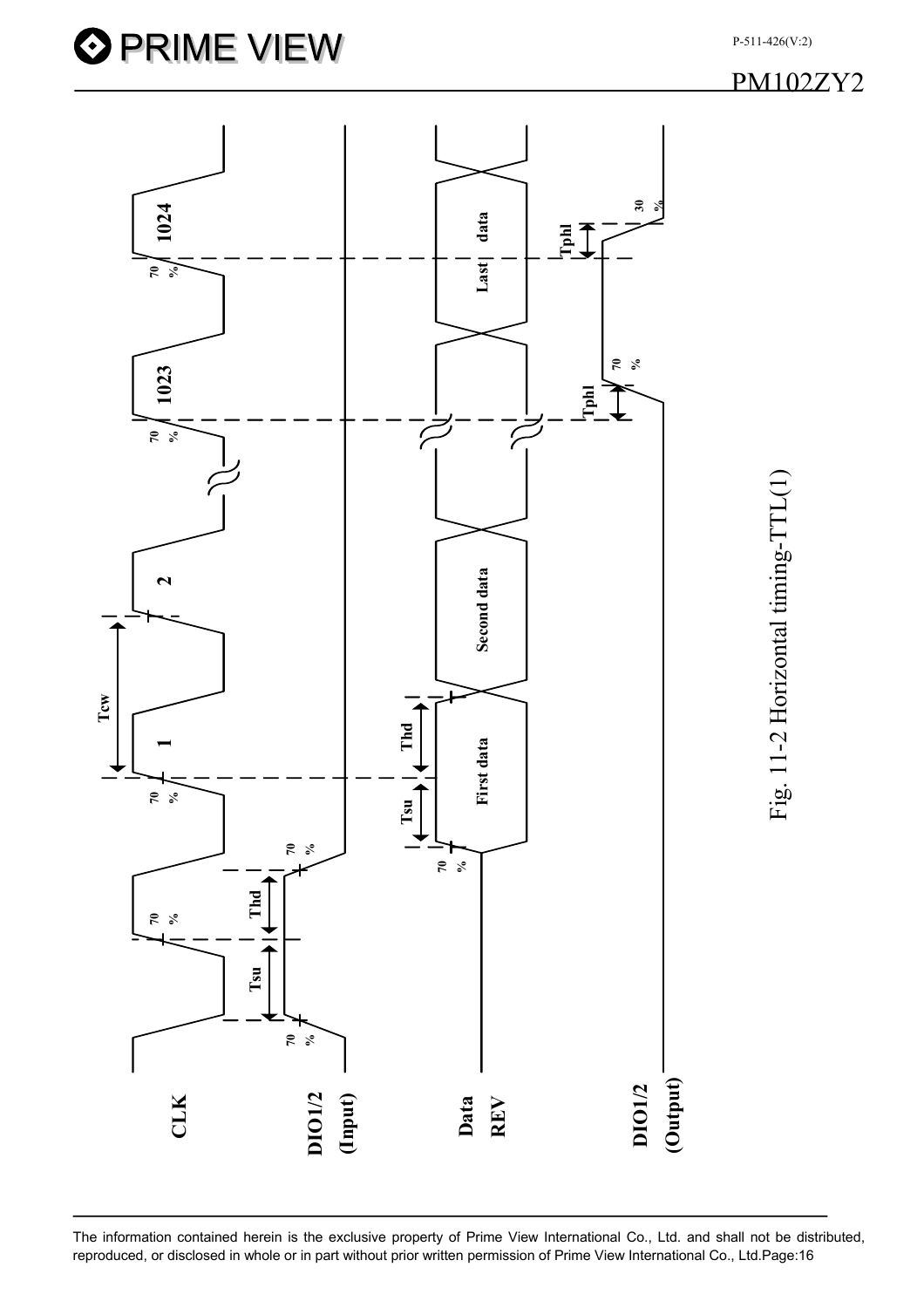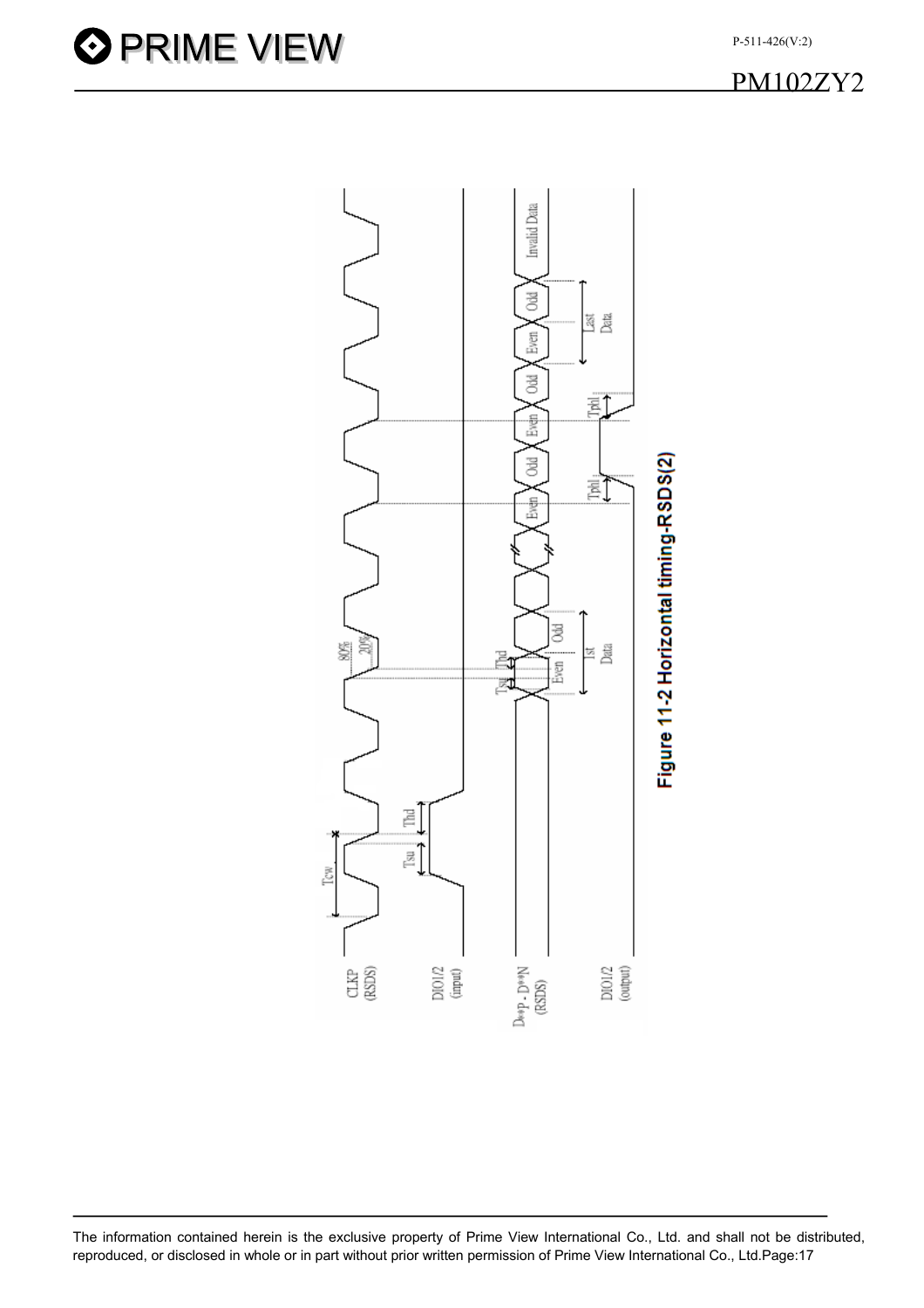P-511-426(V:2)



The information contained herein is the exclusive property of Prime View International Co., Ltd. and shall not be distributed,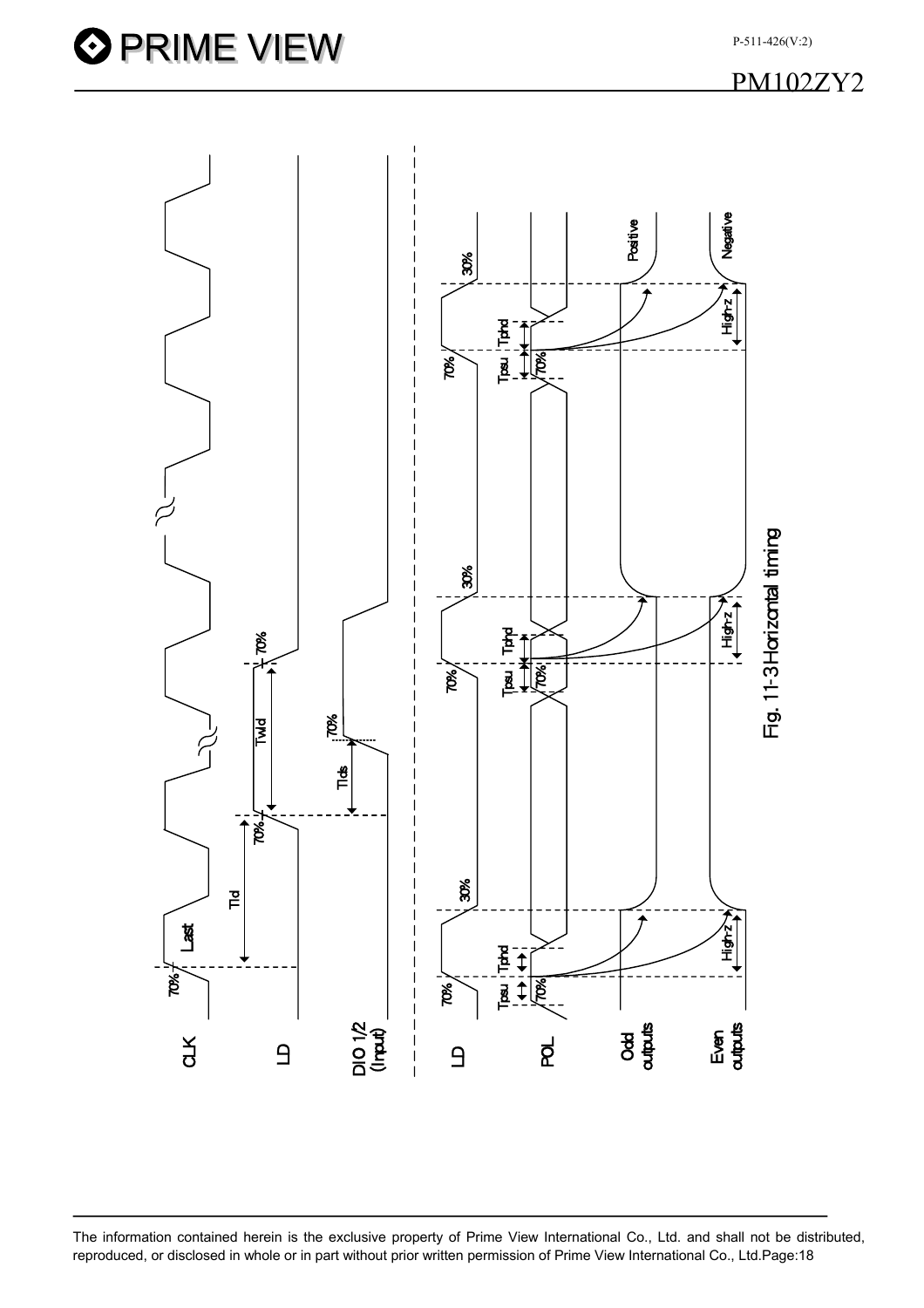

The information contained herein is the exclusive property of Prime View International Co., Ltd. and shall not be distributed,

P-511-426(V:2)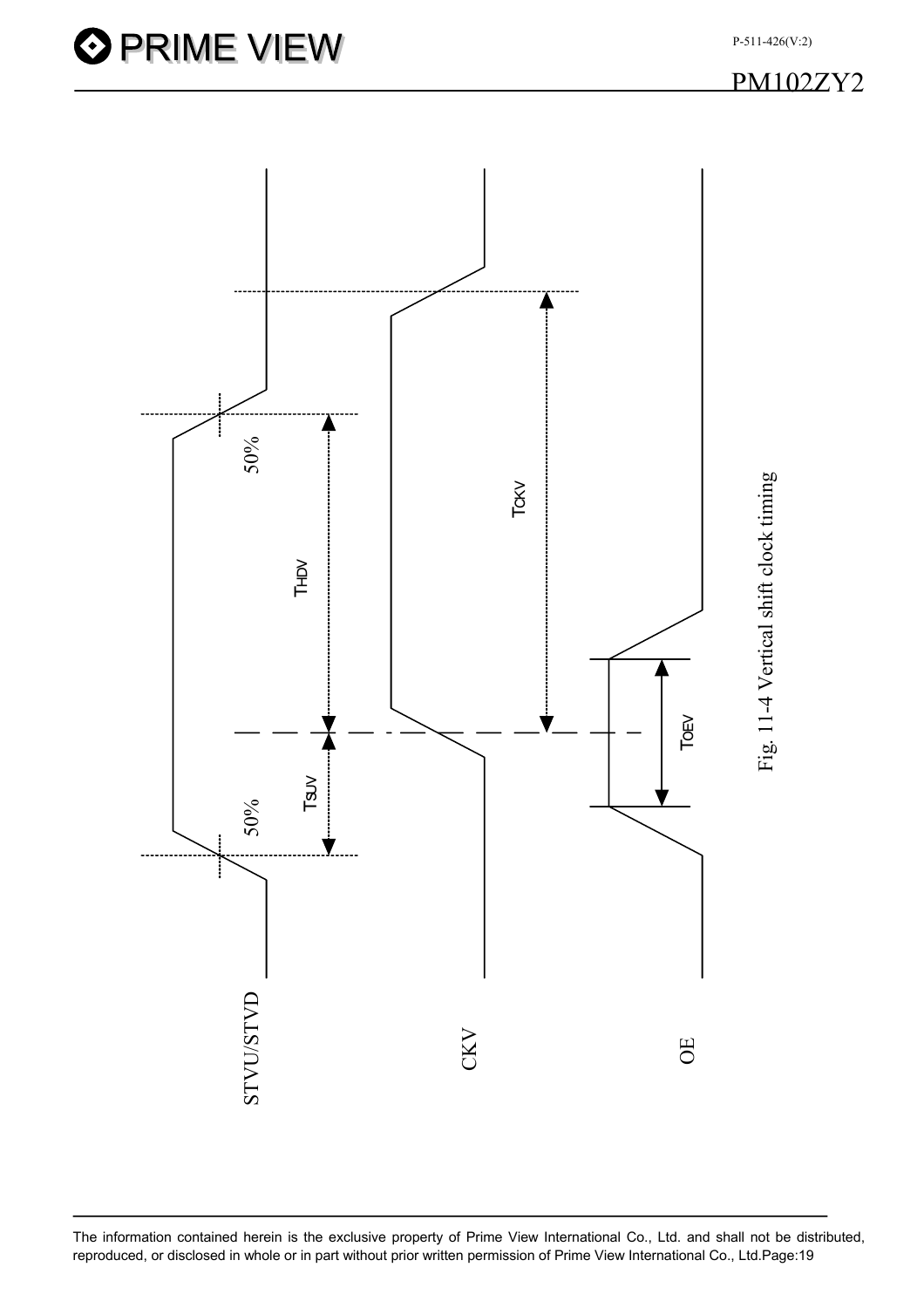

Fig. 11-5 Vertical timing

Fig. 11-5 Vertical timing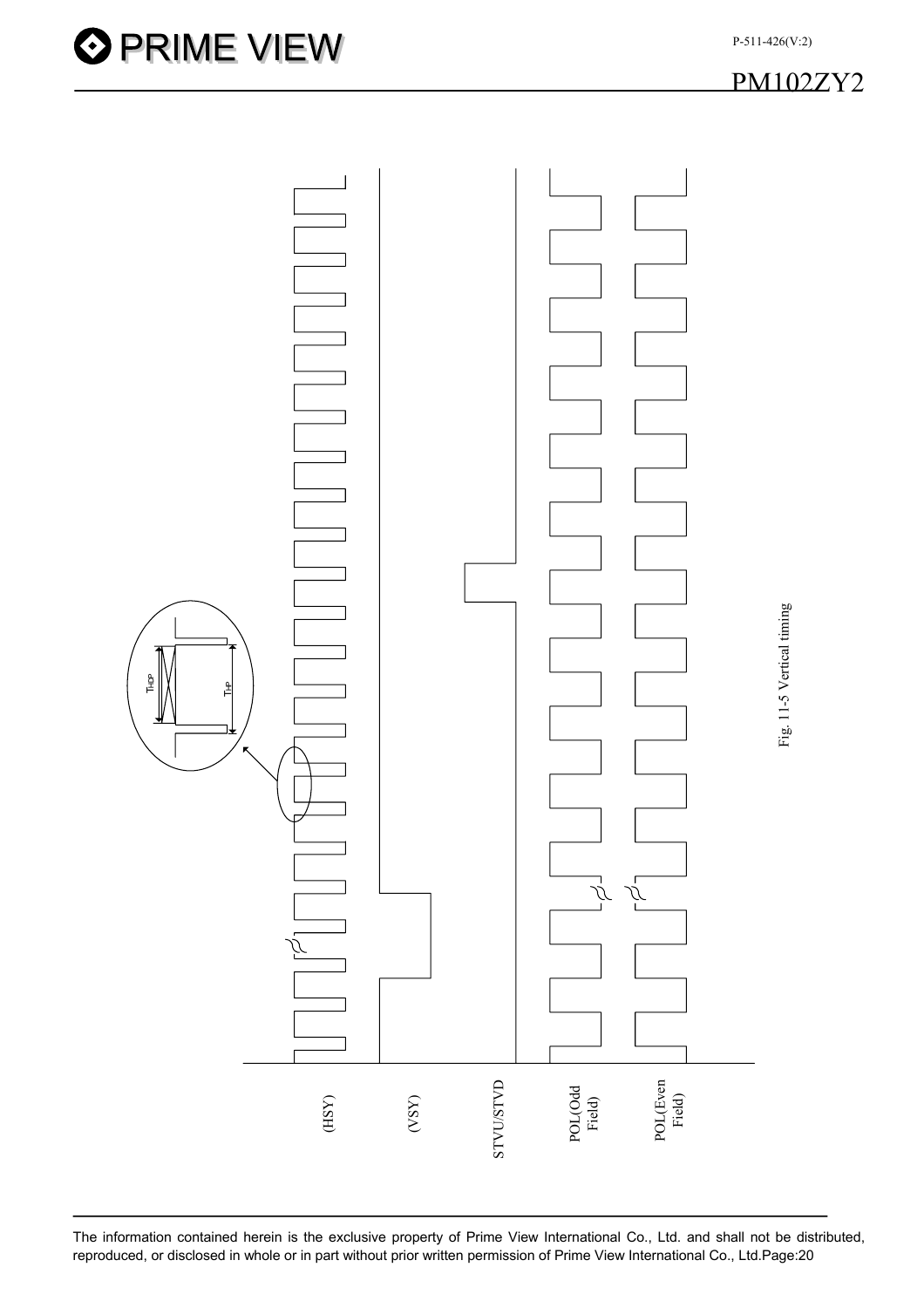P-511-426(V:2)

# **O PRIME VIEW**

PM102ZY2

#### 12. Power On Sequence



- 1. 10ms≦T1<T2
- 2.  $0 \text{ms} < T3 \leq T4 \leq 10 \text{ms}$

### 13. Optical Characteristics

13-1) Specification:

|                         |                |                         |                                           |       |      |                          |                          | $Ta = 25^{\circ}C$                                                                      |
|-------------------------|----------------|-------------------------|-------------------------------------------|-------|------|--------------------------|--------------------------|-----------------------------------------------------------------------------------------|
| Parameter               |                | <b>Symbol</b>           | <b>Condition</b>                          | MIN.  | TYP. | MAX.                     | Unit                     | <b>Remarks</b>                                                                          |
|                         | Horizontal     | θ                       |                                           | 55    | 60   | $\overline{\phantom{0}}$ | deg                      | Note 13-1<br>Note 13-2<br>Note 13-4<br>Note 13-3<br>Note 13-5<br>Note 13-6<br>Note 13-4 |
| Viewing<br>Angle        | Vertical       | $\theta$ (to 12 'clock) | $CR \ge 10$                               | 35    | 40   |                          | deg                      |                                                                                         |
|                         |                | $\theta$ (to 6 o'clock) |                                           | 50    | 55   | $\blacksquare$           | deg                      |                                                                                         |
| Contrast Ratio          |                | CR                      | At optimized<br>Viewing angle             | 200   | 600  |                          | $\overline{\phantom{a}}$ |                                                                                         |
| <b>Brightness</b>       |                | L                       | $\theta = 0^\circ/\phi = 0$               | 300   | 350  | $\overline{\phantom{a}}$ | cd/m <sup>2</sup>        |                                                                                         |
| Response                | Rise           | <b>Tr</b>               | $\theta = 0^{\degree}/\phi = 0^{\degree}$ |       | 15   | 30                       | ms                       |                                                                                         |
| time                    | Fall           | <b>Tf</b>               |                                           | -     | 25   | 50                       | ms                       |                                                                                         |
| <b>Cross Talk Ratio</b> |                | <b>CTK</b>              |                                           | -     |      | 3.5                      | $\%$                     |                                                                                         |
| Luminance Uniformity    |                | U                       |                                           | 75    | 80   | $\overline{\phantom{0}}$ | $\frac{0}{0}$            |                                                                                         |
|                         |                | X                       | $\theta = 0^{\degree}/\phi = 0^{\degree}$ | 0.28  | 0.31 | 0.34                     | ٠                        |                                                                                         |
| White Chromaticity      |                | v                       |                                           | 0.31  | 0.34 | 0.37                     | $\overline{\phantom{a}}$ |                                                                                         |
|                         | Lamp Life Time |                         | $25^{\circ}C$                             | 30000 |      | $\overline{\phantom{a}}$ | hrs                      | $At=6mA$                                                                                |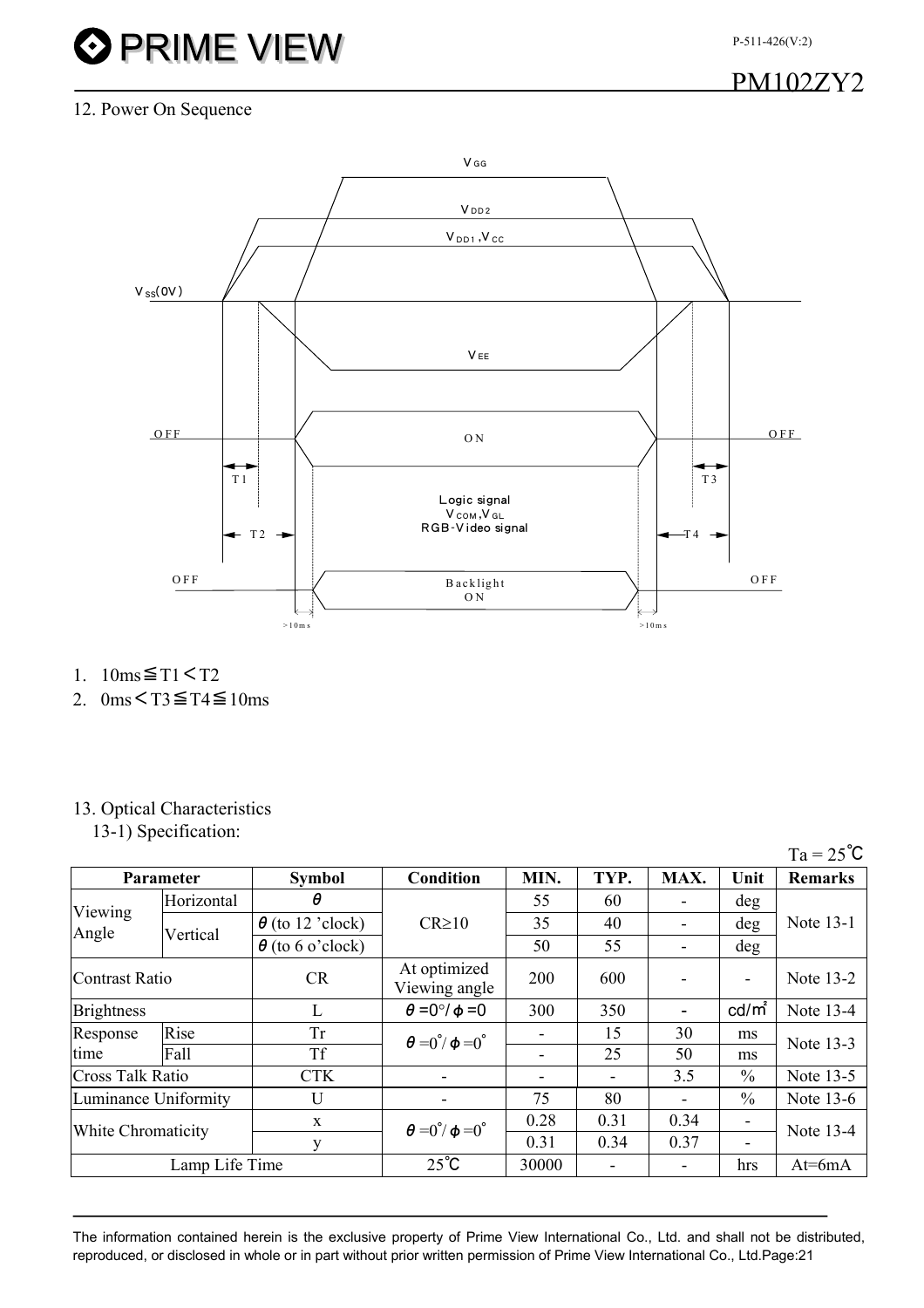## PM102ZY2

Note 13-1: The definitions of viewing angles are as follow

**O PRIME VIEW** 





Note 13-3: Definition of Response Time Tr and Tf:



Note 13-4 : 1.Topcon BM-7(fast) luminance meter 1∘field of view is used in the testing (after 20~30 minutes operation). 2.Lamp current : 6 mA 3.Inverter model : TDK-347.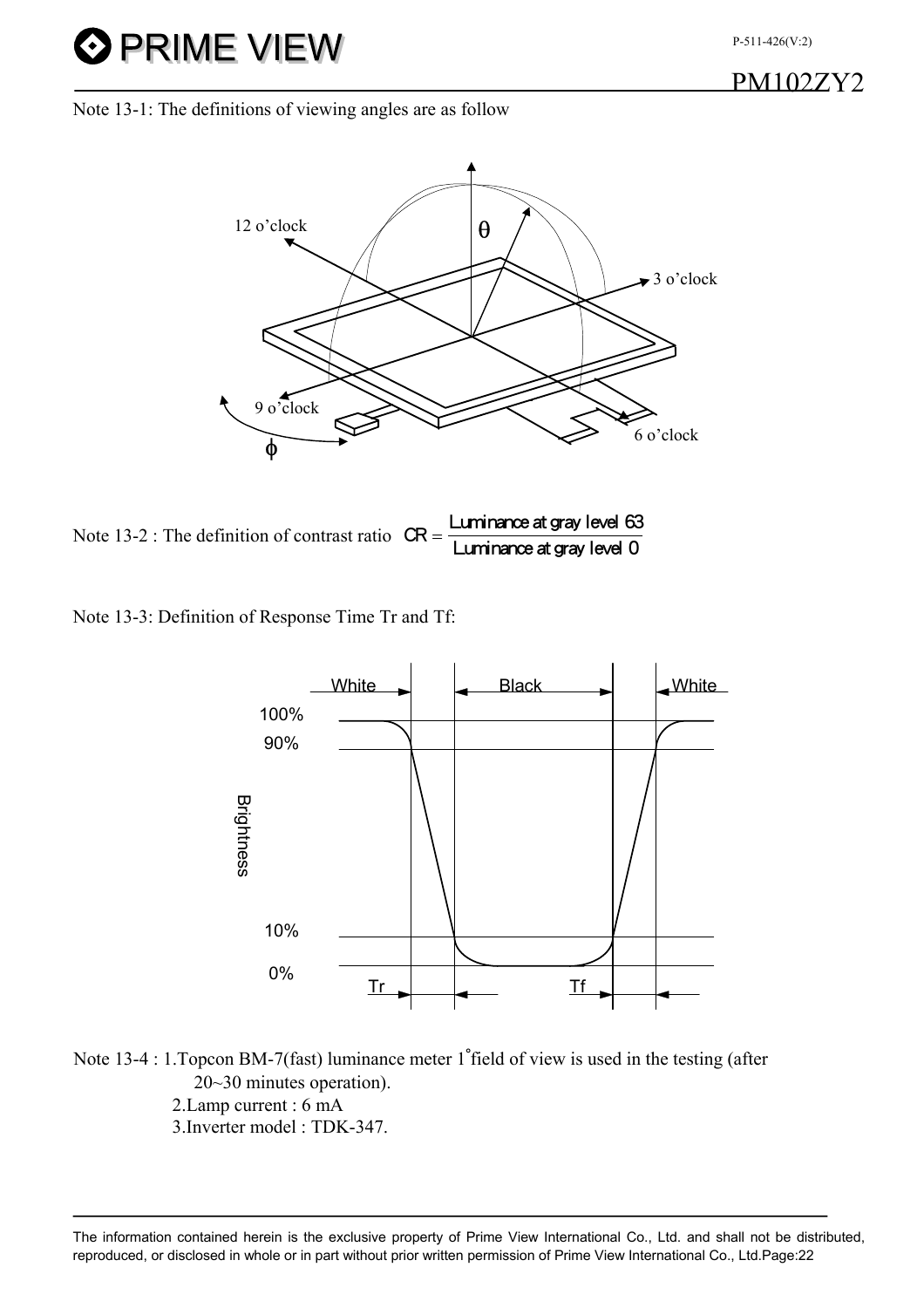P-511-426(V:2)





#### Note 13-6 : The uniformity of LCD is defined as

 $U =$  The Minimum Brightness of the 9 testing Points The Maximum Brightness of the 9 testing Points Luminance meter : BM-5A or BM-7 fast (TOPCON) Measurement distance : 500 mm +/- 50 mm Ambient illumination : < 1 Lux Measuring direction : Perpendicular to the surface of module

The test pattern is white (Gray Level 63).



The information contained herein is the exclusive property of Prime View International Co., Ltd. and shall not be distributed, reproduced, or disclosed in whole or in part without prior written permission of Prime View International Co., Ltd.Page:23

## PM102ZY2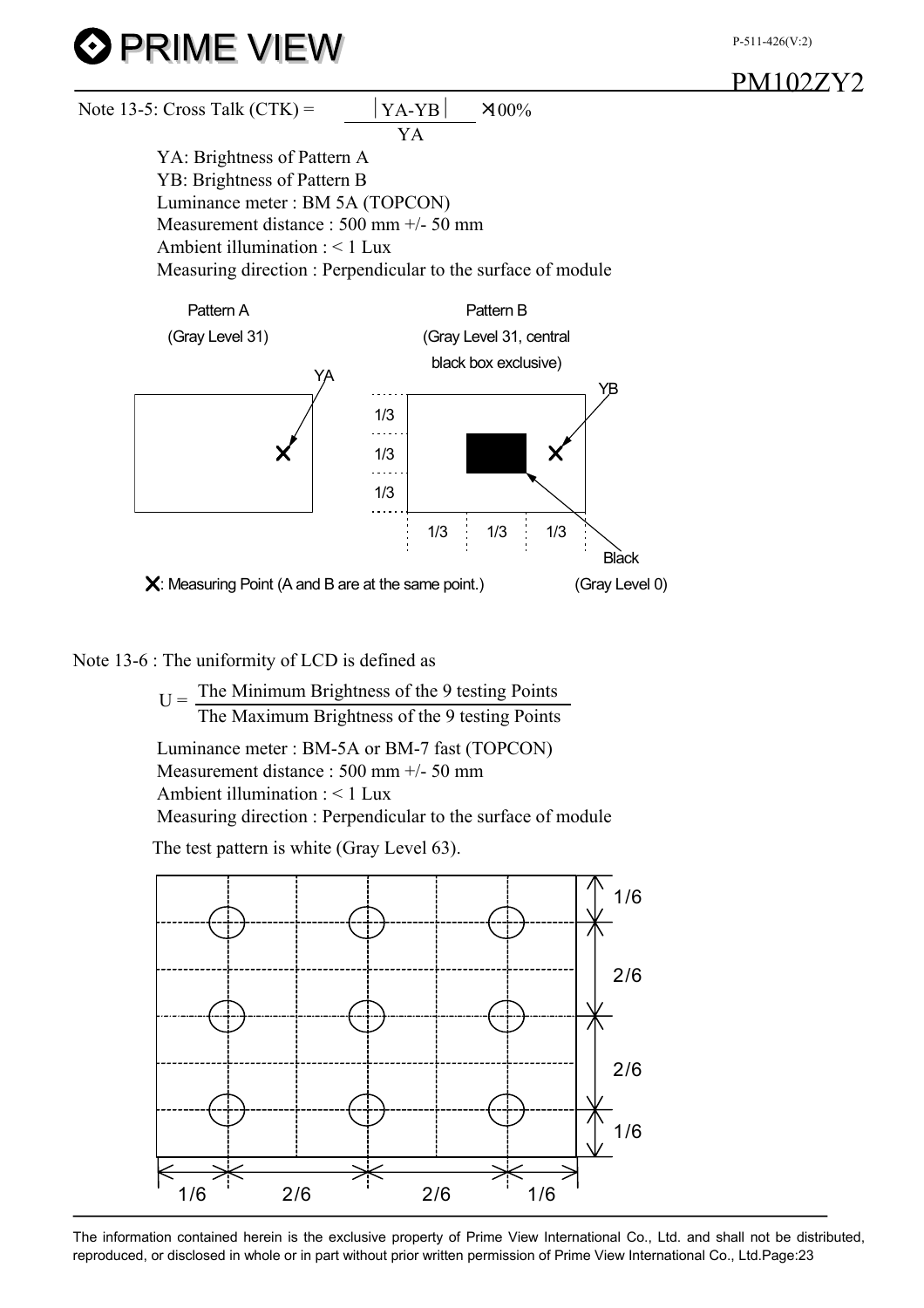P-511-426(V:2)

# **O PRIME VIEW**

PM102ZY2

### 14. Handling Cautions

- 14-1) Mounting of module
	- a) Please power off the module when you connect the input/output connector.
	- b) Please connect the ground pattern of the inverter circuit surely. If the connection is not perfect, some following problems may happen possibly.
	- 1.The noise from the backlight unit will increase.
	- 2.The output from inverter circuit will be unstable.
	- 3.In some cases a part of module will heat.
	- c) Polarizer which is made of soft material and susceptible to flaw must be handled carefully.
	- d) Protective film (Laminator) is applied on surface to protect it against scratches and dirt. It is recommended to peel off the laminator before use and taking care of static electricity.
- 14-2) Precautions in mounting
	- a) When metal part of the TFT-LCD module (shielding lid and rear case) is soiled, wipe it with soft dry cloth.
	- b) Wipe off water drops or finger grease immediately. Long contact with water may cause discoloration or spots.
	- c) TFT-LCD module uses glass which breaks or cracks easily if dropped or bumped on hard surface. Please handle with care.
	- d) Since CMOS LSI is used in the module. So take care of static electricity and earth yourself when handling.
- 14-3) Adjusting module
	- a) Adjusting volumes on the rear face of the module have been set optimally before shipment.
	- b) Therefore, do not change any adjusted values. If adjusted values are changed, the Specifications described may not be satisfied.

#### 14-4) Others

- a) Do not expose the module to direct sunlight or intensive ultraviolet rays for many hours.
- b) Store the module at a room temperature place.
- c) The voltage of beginning electric discharge may over the normal voltage because of leakage current from approach conductor by to draw lump read lead line around.
- d) If LCD panel breaks, it is possibly that the liquid crystal escapes from the panel. Avoid putting it into eyes or mouth. When liquid crystal sticks on hands, clothes or feet. Wash it out immediately with soap.
- e) Observe all other precautionary requirements in handling general electronic components.
- f) Please adjust the voltage of common electrode as material of attachment by 1 module.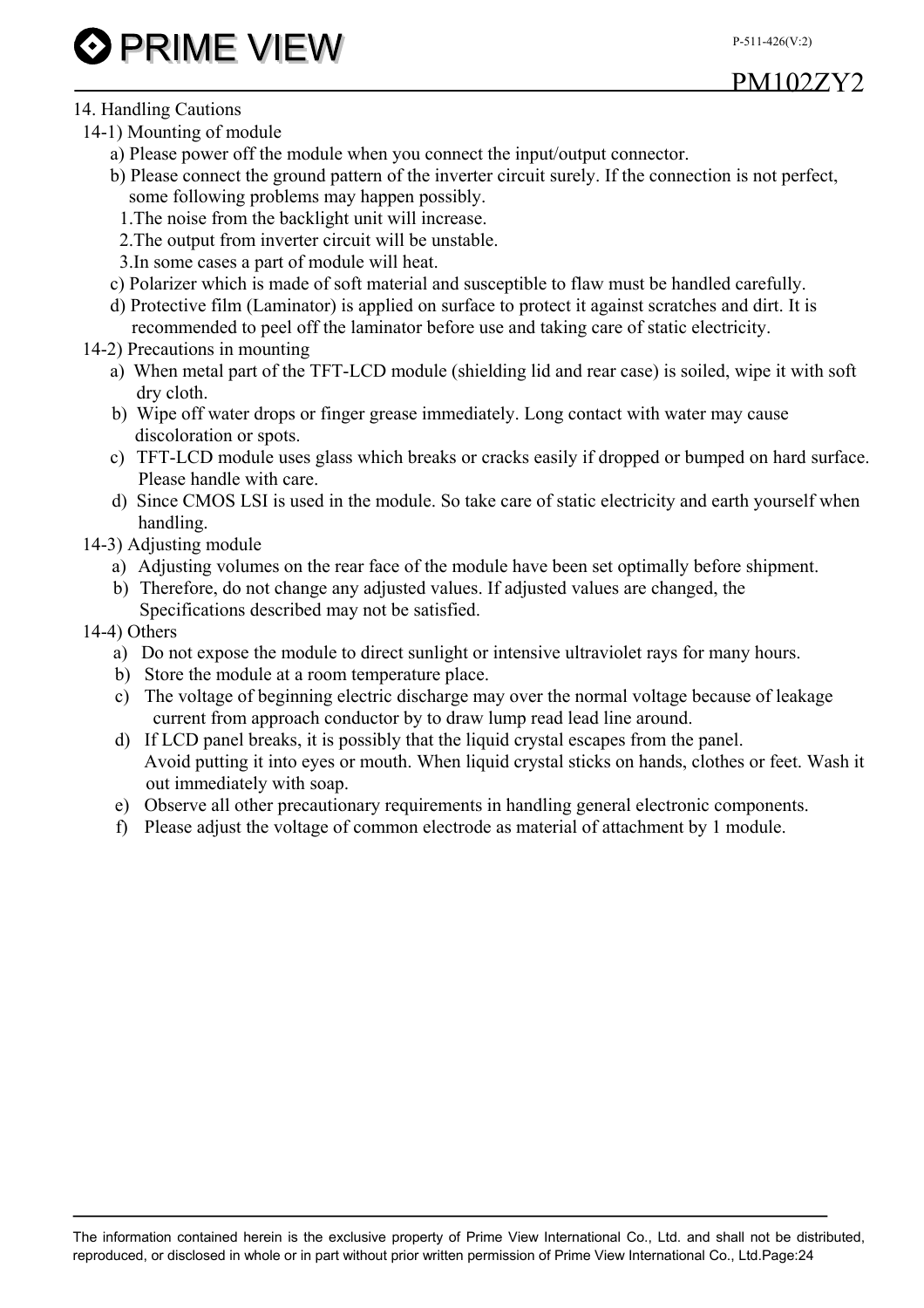P-511-426(V:2)

## PM102ZY2

#### 15. Reliability Test

| No.            | <b>Test</b><br><b>Item</b>                                | <b>Test</b> Condition                                             |  |  |  |  |  |  |
|----------------|-----------------------------------------------------------|-------------------------------------------------------------------|--|--|--|--|--|--|
|                | High Temperature Storage Test                             | Ta = $+80^{\circ}$ C, 240 hrs                                     |  |  |  |  |  |  |
| 2              | Low Temperature Storage Test                              | $Ta = -30^{\circ}C$ , 240 hrs                                     |  |  |  |  |  |  |
| 3              | <b>High Temperature Operation Test</b>                    | Ta = $+80^{\circ}$ C, 240 hrs                                     |  |  |  |  |  |  |
| $\overline{4}$ | Low Temperature Operation Test                            | $Ta = -20^{\circ}C$ , 240 hrs                                     |  |  |  |  |  |  |
| 5              | High Temperature & High Humidity<br><b>Operation Test</b> | Ta = +50°C, 80%RH, 240 hrs                                        |  |  |  |  |  |  |
| 6              | Thermal Cycling Test (non-operating)                      | $0^{\circ}C \rightarrow +60^{\circ}C$ , 50 Cycles                 |  |  |  |  |  |  |
|                |                                                           | 1 <sup>hr</sup><br>1 <sup>hr</sup>                                |  |  |  |  |  |  |
|                |                                                           | Frequency $\div$ 10 $\sim$ 57 H <sub>z</sub>                      |  |  |  |  |  |  |
| 7              | <b>Vibration Test</b>                                     | Amplitude $\div$ 0.5 mm 58~500Hz, 1G                              |  |  |  |  |  |  |
|                | (non-operating)                                           | Sweep time: 11 min                                                |  |  |  |  |  |  |
|                |                                                           | Test Period: 3 hrs $(1 \text{ hr}$ for each direction of X, Y, Z) |  |  |  |  |  |  |
|                | <b>Shock Test</b>                                         | 80G, 6ms, X, Y, Z                                                 |  |  |  |  |  |  |
| 8              | (non-operating)                                           | 1 times for each direction                                        |  |  |  |  |  |  |
|                |                                                           | 200pF, $0\Omega$ $\pm 200V$                                       |  |  |  |  |  |  |
| 9              | Electrostatic Discharge Test (non-operating)              | 1 time / each terminal                                            |  |  |  |  |  |  |

#### Ta: ambient temperature

Note: The protective film must be removed before temperature test

#### [Criteria]

In the standard conditions, there is not display function NG issue occurred. (Including: line defect ,no image). All the cosmetic specification is judged before the reliability stress.